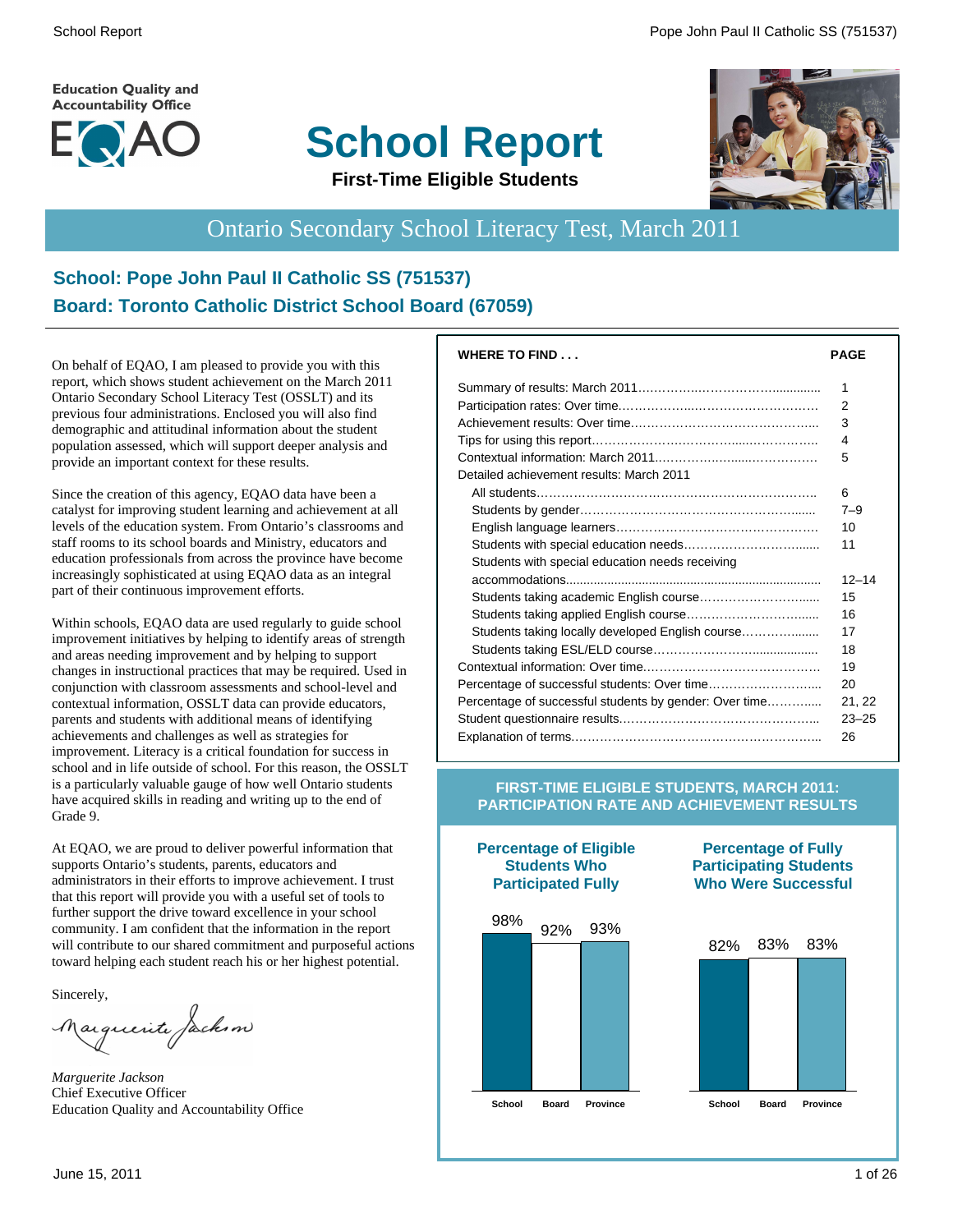# Ontario Secondary School Literacy Test, March 2011



| <b>Number of First-Time Eligible Students</b>                                                  |         |         |         |         |         |  |  |  |  |
|------------------------------------------------------------------------------------------------|---------|---------|---------|---------|---------|--|--|--|--|
| <b>March 2007</b><br>April 2009<br><b>April 2010</b><br><b>March 2011</b><br><b>March 2008</b> |         |         |         |         |         |  |  |  |  |
| School                                                                                         | 315     | 298     | 352     | 336     | 336     |  |  |  |  |
| Board                                                                                          | 6804    | 6897    | 7 071   | 7 263   | 7 414   |  |  |  |  |
| Province                                                                                       | 155 906 | 156 151 | 152 830 | 153 490 | 153 635 |  |  |  |  |

\* Percentages in graphs may not add up to 100, due to rounding.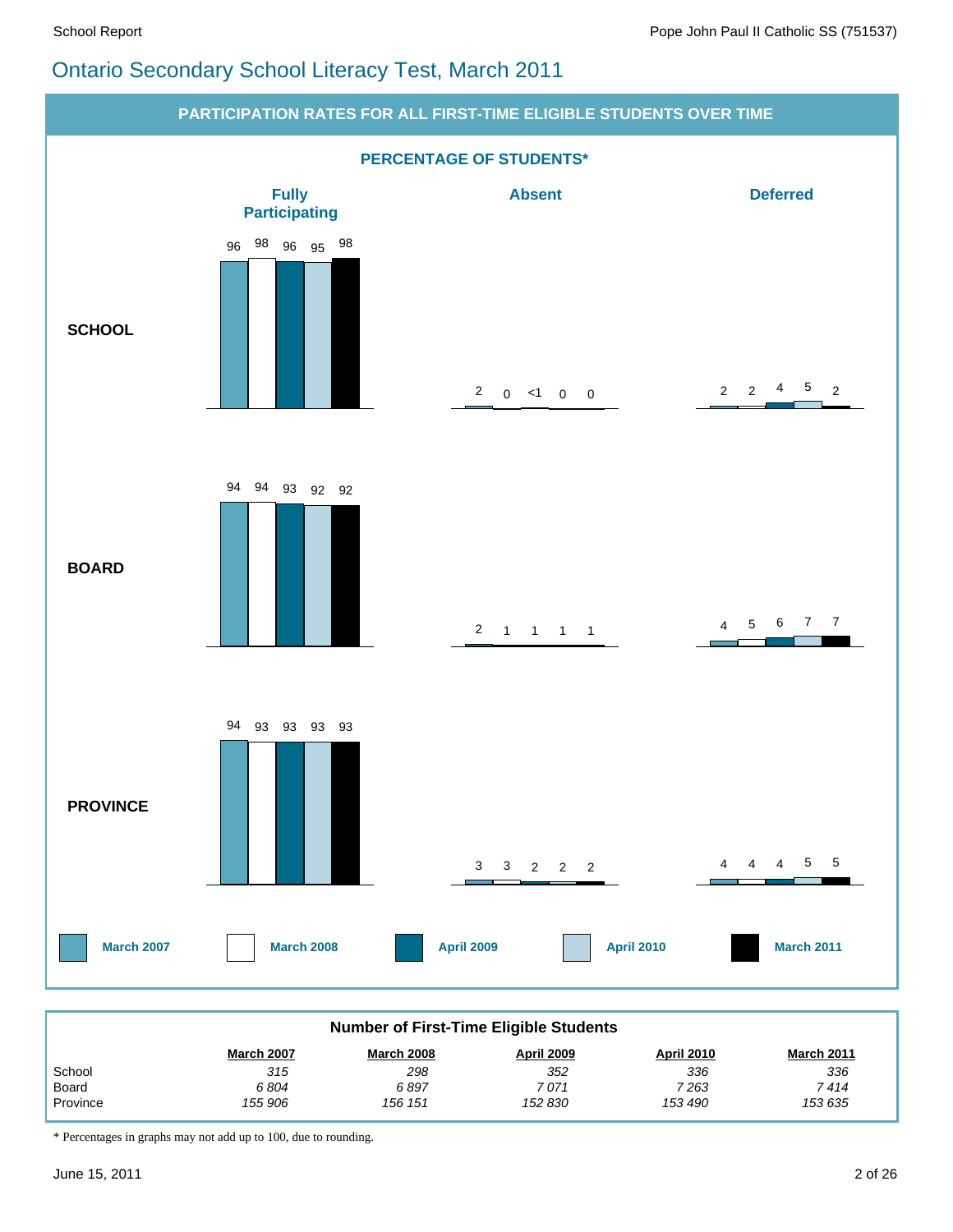# Ontario Secondary School Literacy Test, March 2011



\* Percentages in graphs may not add up to 100, due to rounding.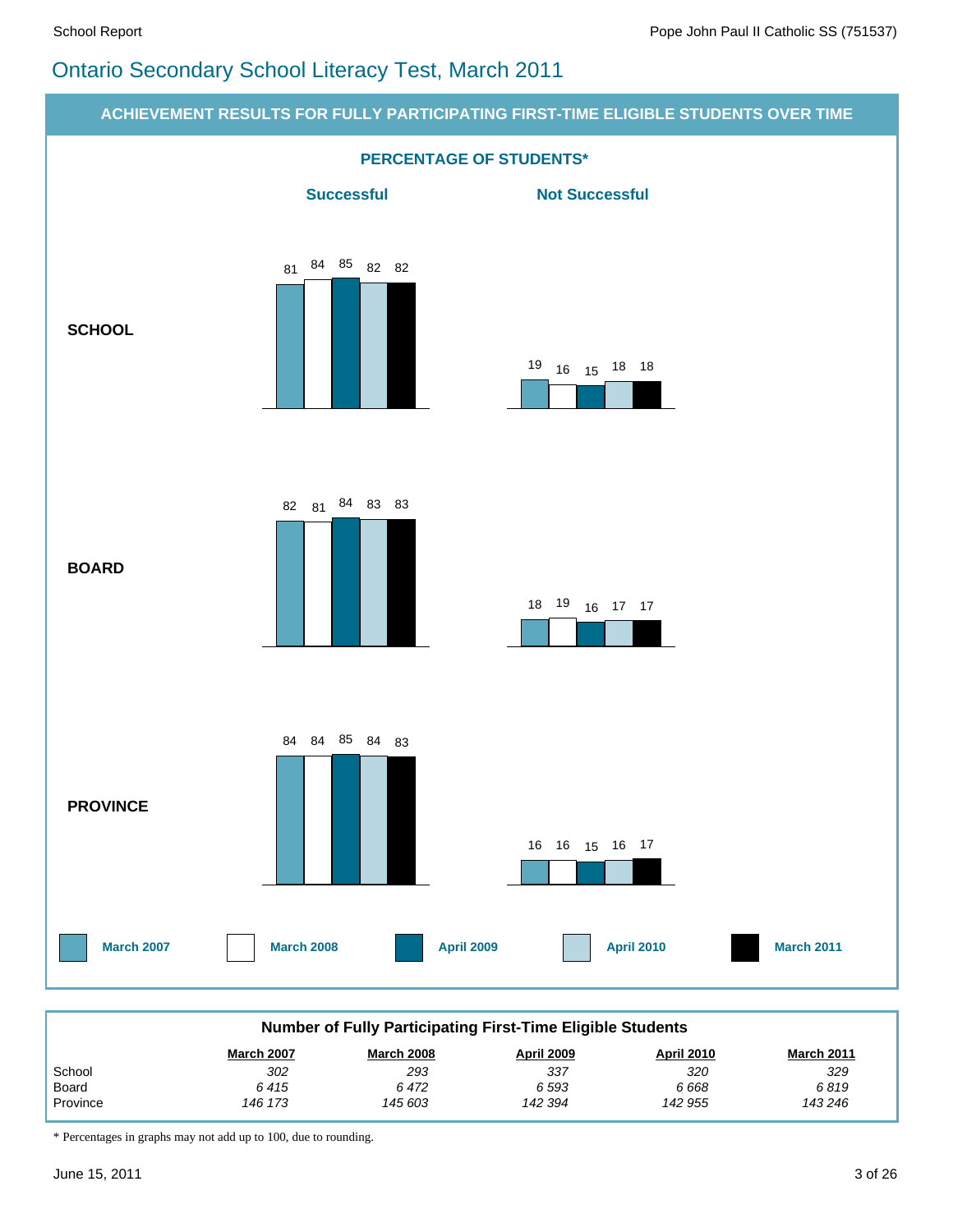Each school is unique. To appreciate the distinctive character of a school, look at the contextual information to understand the features and characteristics of the community it serves.

#### $C<sub>3</sub>$

This test captures the performance of students at one point in time each year. Consider the results along with other information about students' performance.

#### $\alpha$

Exercise caution when interpreting results for small schools. Results may vary considerably from year to year, and differences may look exaggerated. For example, in a group of 30 students, a difference of 10% represents only three students.

#### $C<sub>3</sub>$

Trends may be difficult to identify or to interpret. This is especially true in small schools or in schools where there is a high turnover in the student population.

#### $C<sub>3</sub>$

EQAO values students' privacy. Results are not reported publicly for schools where fewer than 15 students fully participated, because it might be possible to identify individual students.

# **TIPS WHAT IS IN THIS REPORT?**

This report shows how well students at this school have met the minimum standard for literacy to the end of Grade 9 as set out in *The Ontario Curriculum.*

#### **This report includes**

- results for this school compared to the board and province;
- a comparison of results of the current and previous administrations to aid in monitoring improvement and
- $\bullet$  information about the characteristics of the students who participated.

#### **Specifically, you will find**

- summary graphs showing participation and success rates;
- $\bullet$  detailed tables and graphs showing results for various groups of students, e.g., by gender, English language learners;
- student questionnaire results and
- an explanation of all terms used in this report.

#### **HOW TO USE THIS REPORT**

- $\bullet$  Examine the contextual information to understand the similarities and differences among this school, the board and the province. Consider the challenges that any differences might present.
- $\bullet$  Examine the school results.
	- Are these results consistent with what you would expect?
	- · How do these results compare to the provincial results?
	- How do these results compare over time?
	- · What influence might students' attitudes have on student performance (refer to the questionnaire results)?
- $\bullet$  Speak to the school principal or the school council chair about the goals for improving student performance.

The Education Quality and Accountability Office is an independent agency that gathers information about student achievement through province-wide assessments.

Learn more about us at www.eqao.com.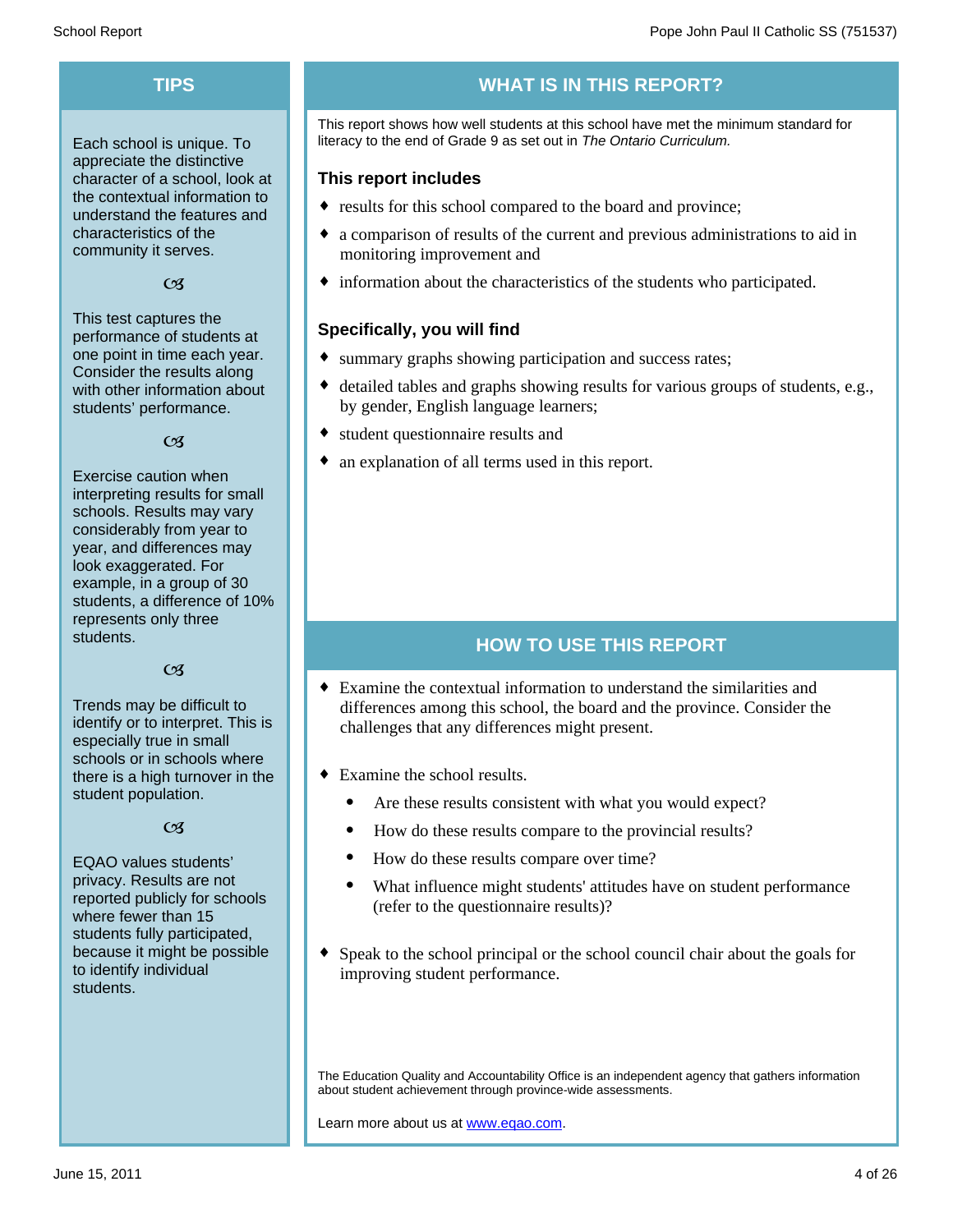#### Contextual Information

This information provides a context for interpreting the school's results.

|                                                                                        | <b>School</b>  |     | <b>Board</b>                                 |        | <b>Province</b> |         |
|----------------------------------------------------------------------------------------|----------------|-----|----------------------------------------------|--------|-----------------|---------|
| <b>Enrolment</b>                                                                       |                |     |                                              |        |                 |         |
| Number of first-time eligible students                                                 |                | 336 |                                              | 7414   |                 | 153 635 |
| Number of schools with first-time eligible students                                    |                | n/a |                                              | 36     |                 | 795     |
| Number of students who were exempted                                                   |                | 2   |                                              | 46     |                 | 1744    |
|                                                                                        |                |     | Number Percent Number Percent Number Percent |        |                 |         |
| <b>Participation in the Test</b>                                                       |                |     |                                              |        |                 |         |
| Of all first-time eligible students, those who participated fully in the assessment    | 329            | 98% | 6819                                         | 92%    | 143 246         | 93%     |
| Of all first-time eligible students, those who were absent                             | 0              | 0%  | 51                                           | 1%     | 3 2 3 7         | 2%      |
| Of all first-time eligible students, those who were deferred                           | $\overline{7}$ | 2%  | 544                                          | 7%     | 7 1 5 2         | 5%      |
| <b>Gender</b> <sup>†</sup> Based on number of first-time eligible students             |                |     |                                              |        |                 |         |
| Female                                                                                 | 166            | 49% | 3754                                         | 51%    | 74 954          | 49%     |
| Male                                                                                   | 170            | 51% | 3 660                                        | 49%    | 78 681          | 51%     |
| Gender not specified                                                                   | 0              | 0%  | 0                                            | 0%     | 0               | 0%      |
| Student Status <sup>†</sup> Based on number of first-time eligible students            |                |     |                                              |        |                 |         |
| English language learners*                                                             | 19             | 6%  | 832                                          | $11\%$ | 6854            | 4%      |
| English language learners receiving special provisions**                               | $\theta$       | 0%  | 466                                          | 7%     | 3013            | 2%      |
| Students with special education needs (excluding gifted)*                              | 27             | 8%  | 1 215                                        | 16%    | 26 590          | 17%     |
| Students with special education needs receiving accommodations (excluding<br>gifted)** | 12             | 4%  | 995                                          | 15%    | 20 987          | 15%     |
| Course Type in English <sup>†</sup> Based on number of first-time eligible students    |                |     |                                              |        |                 |         |
| Academic                                                                               | 253            | 75% | 5 106                                        | 69%    | 106 194         | 69%     |
| Applied                                                                                | 75             | 22% | 1 776                                        | 24%    | 36 362          | 24%     |
| Locally developed                                                                      | 5              | 1%  | 164                                          | 2%     | 5 5 5 7         | 4%      |
| <b>ESL/ELD</b>                                                                         | 3              | 1%  | 293                                          | 4%     | 3 5 4 1         | 2%      |
| Other                                                                                  | 0              | 0%  | 75                                           | 1%     | 1980            | 1%      |
| Language <sup>††</sup> Based on Student Questionnaire data                             |                |     |                                              |        |                 |         |
| Number of Respondents:                                                                 | 325            |     | 6709                                         |        | 140 186         |         |
| First language learned at home was other than English                                  | 94             | 29% | 2 3 3 6                                      | 35%    | 31 377          | 22%     |
| Speak only or mostly English at home                                                   | 223            | 69% | 3 9 9 2                                      | 60%    | 105 334         | 75%     |
| Speak another language (or other languages) as often as English at home                | 82             | 25% | 1 944                                        | 29%    | 24 687          | 18%     |
| Speak only or mostly another language (or other languages) at home                     | 17             | 5%  | 728                                          | 11%    | 9 1 36          | 7%      |

† Contextual data are provided by schools and/or boards through the Student Data Collection process. Some data may be missing because they were not provided by schools or boards.

\* See Explanation of Terms.<br>\*\* Percentages are based on fix

Percentages are based on fully participating students.

†† Contextual data pertaining to "language" are gathered from the Student Questionnaire completed by students. Some data may be missing because they were not provided by students.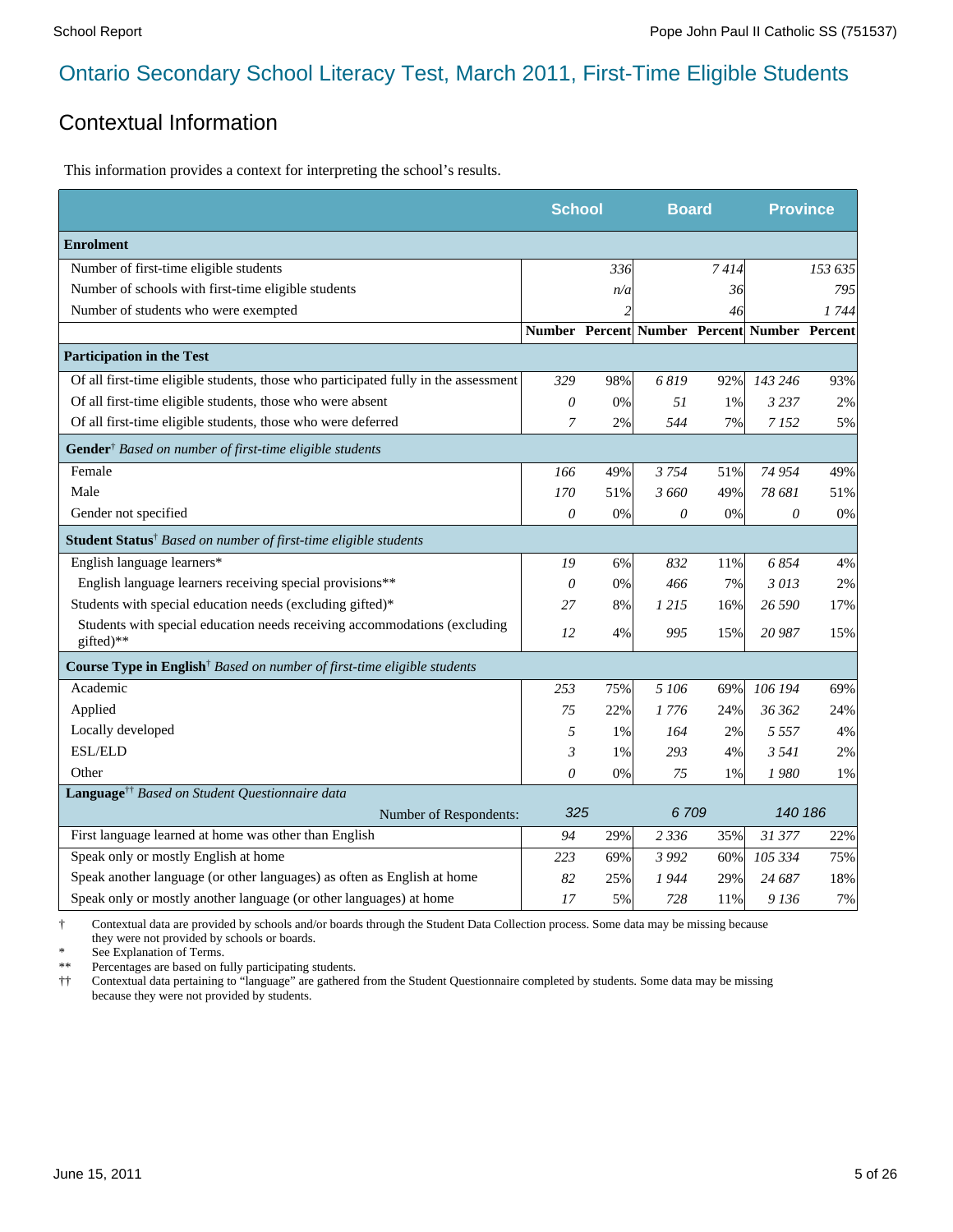#### Results for All Students\*

|                            | <b>First-Time Eligible Students</b> |                            |     |                                 |                            |                            |                                 |  |  |  |  |
|----------------------------|-------------------------------------|----------------------------|-----|---------------------------------|----------------------------|----------------------------|---------------------------------|--|--|--|--|
|                            |                                     |                            | All |                                 | <b>Fully Participating</b> |                            |                                 |  |  |  |  |
|                            |                                     | <b>School</b><br>$# = 336$ |     | <b>Province</b><br>$# = 153635$ | <b>School</b><br>$# = 329$ | <b>Board</b><br>$# = 6819$ | <b>Province</b><br>$# = 143246$ |  |  |  |  |
| Successful                 | 271                                 | 81%                        | 76% | 77%                             | 82%                        | 83%                        | 83%                             |  |  |  |  |
| Not Successful             | 58                                  | 17%                        | 15% | 16%                             | 18%                        | 17%                        | 17%                             |  |  |  |  |
| <b>Fully Participating</b> | 329                                 | 98%                        | 92% | 93%                             |                            |                            |                                 |  |  |  |  |
| Absent                     | O                                   | $0\%$                      | 1%  | 2%                              |                            |                            |                                 |  |  |  |  |
| Deferred                   | $\overline{ }$                      | 2%                         | 7%  | 5%                              |                            |                            |                                 |  |  |  |  |

#### Results for All First-Time Eligible Students



#### Results for Fully Participating First-Time Eligible Students

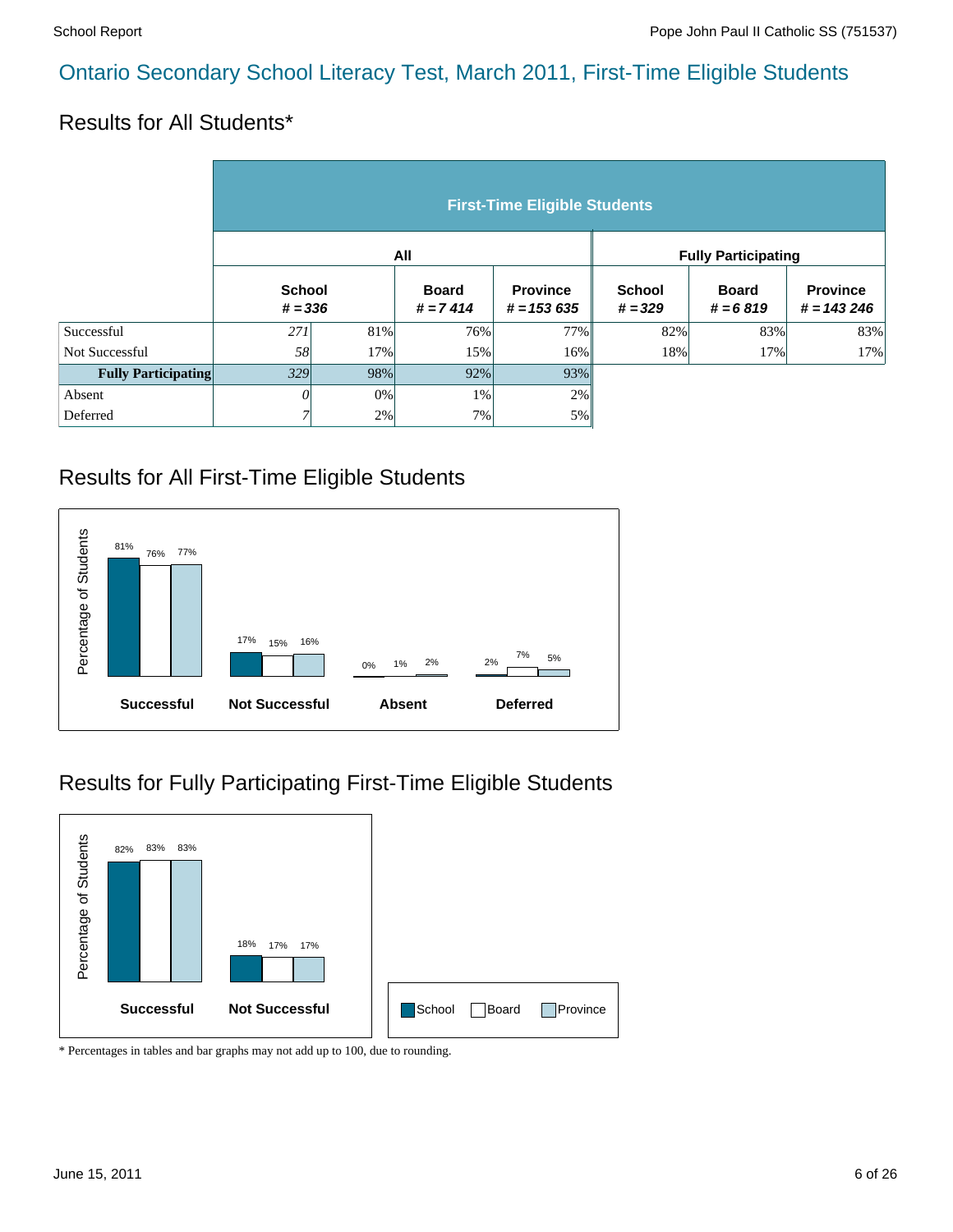#### School Results by Gender\*†

|                            | <b>School Results by Gender</b><br><b>First-Time Eligible Students</b> |           |                          |     |                            |                          |  |  |  |  |
|----------------------------|------------------------------------------------------------------------|-----------|--------------------------|-----|----------------------------|--------------------------|--|--|--|--|
|                            |                                                                        | All       |                          |     | <b>Fully Participating</b> |                          |  |  |  |  |
|                            | Female                                                                 | $# = 166$ | <b>Male</b><br>$# = 170$ |     | <b>Female</b><br>$# = 162$ | <b>Male</b><br>$# = 167$ |  |  |  |  |
| Successful                 | <i>140</i>                                                             | 84%       | 131                      | 77% | 86%                        | 78%                      |  |  |  |  |
| Not Successful             | 22                                                                     | 13%       | 36                       | 21% | 14%                        | 22%                      |  |  |  |  |
| <b>Fully Participating</b> | 162                                                                    | 98%       | 167                      | 98% |                            |                          |  |  |  |  |
| Absent                     | $\Omega$                                                               | 0%        | $\theta$                 | 0%  |                            |                          |  |  |  |  |
| Deferred                   | 4                                                                      | 2%        |                          | 2%  |                            |                          |  |  |  |  |

# School Results for All First-Time Eligible Students by Gender



# School Results for Fully Participating First-Time Eligible Students by Gender



\* Percentages in tables and bar graphs may not add up to 100, due to rounding.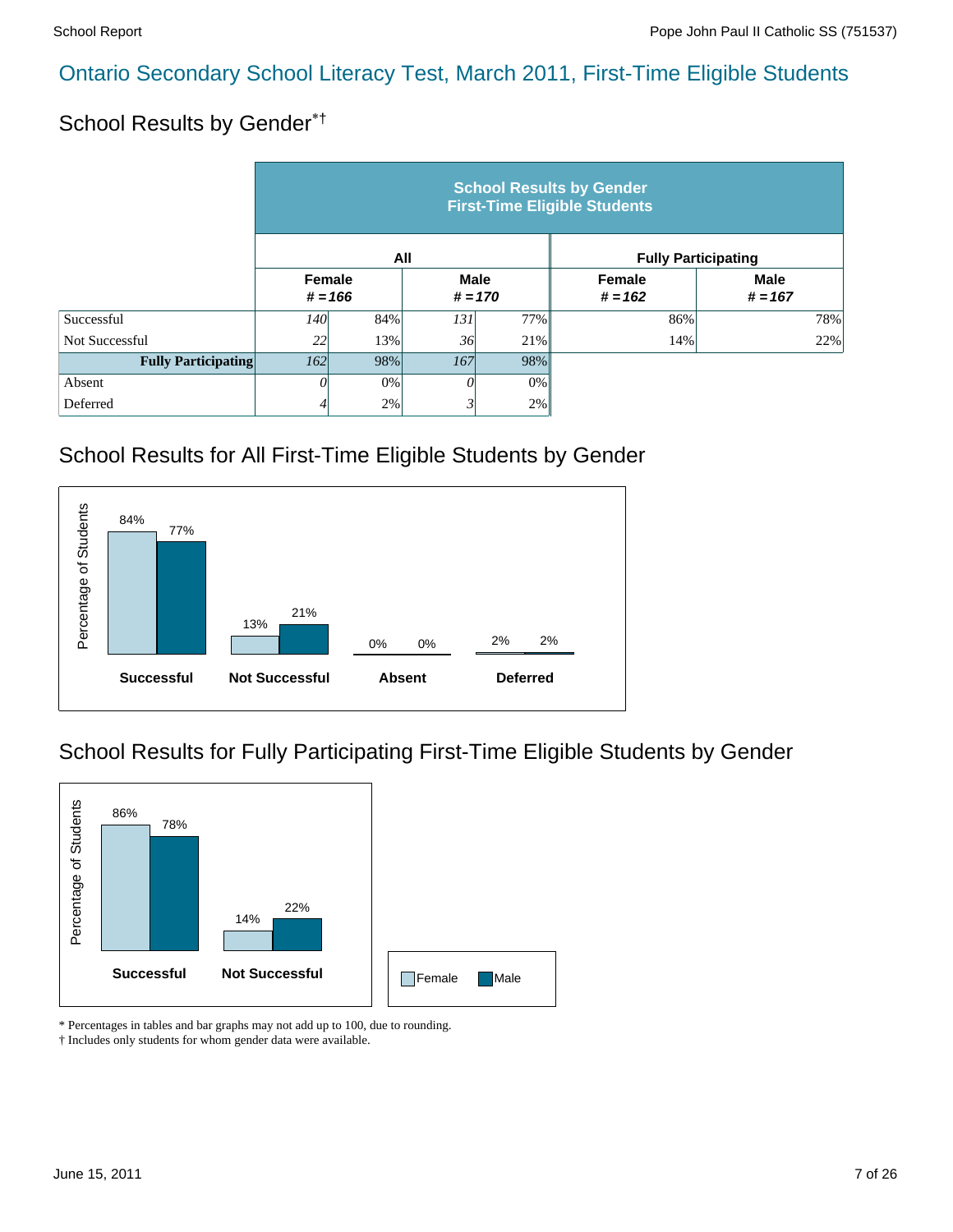# Board Results by Gender\*†

|                            | <b>Board Results by Gender</b><br><b>First-Time Eligible Students</b> |                                                   |         |                              |                            |     |  |  |  |  |
|----------------------------|-----------------------------------------------------------------------|---------------------------------------------------|---------|------------------------------|----------------------------|-----|--|--|--|--|
|                            |                                                                       |                                                   | All     |                              | <b>Fully Participating</b> |     |  |  |  |  |
|                            |                                                                       | Female<br><b>Male</b><br>$# = 3754$<br>$# = 3660$ |         | <b>Female</b><br>$# = 3,536$ | <b>Male</b><br>$# = 3283$  |     |  |  |  |  |
| Successful                 | 3 063                                                                 | 82%                                               | 2 608   | 71%                          | 87%                        | 79% |  |  |  |  |
| Not Successful             | 473                                                                   | 13%                                               | 675     | 18%                          | 13%                        | 21% |  |  |  |  |
| <b>Fully Participating</b> | 3 5 3 6<br>94%                                                        |                                                   | 3 2 8 3 | 90%                          |                            |     |  |  |  |  |
| Absent                     | 18                                                                    | ${<}1\%$                                          | 33      | $1\%$                        |                            |     |  |  |  |  |
| Deferred                   | 200l                                                                  | 5%                                                | 344     | 9%                           |                            |     |  |  |  |  |

#### Board Results for All First-Time Eligible Students by Gender



#### Board Results for Fully Participating First-Time Eligible Students by Gender



\* Percentages in tables and bar graphs may not add up to 100, due to rounding.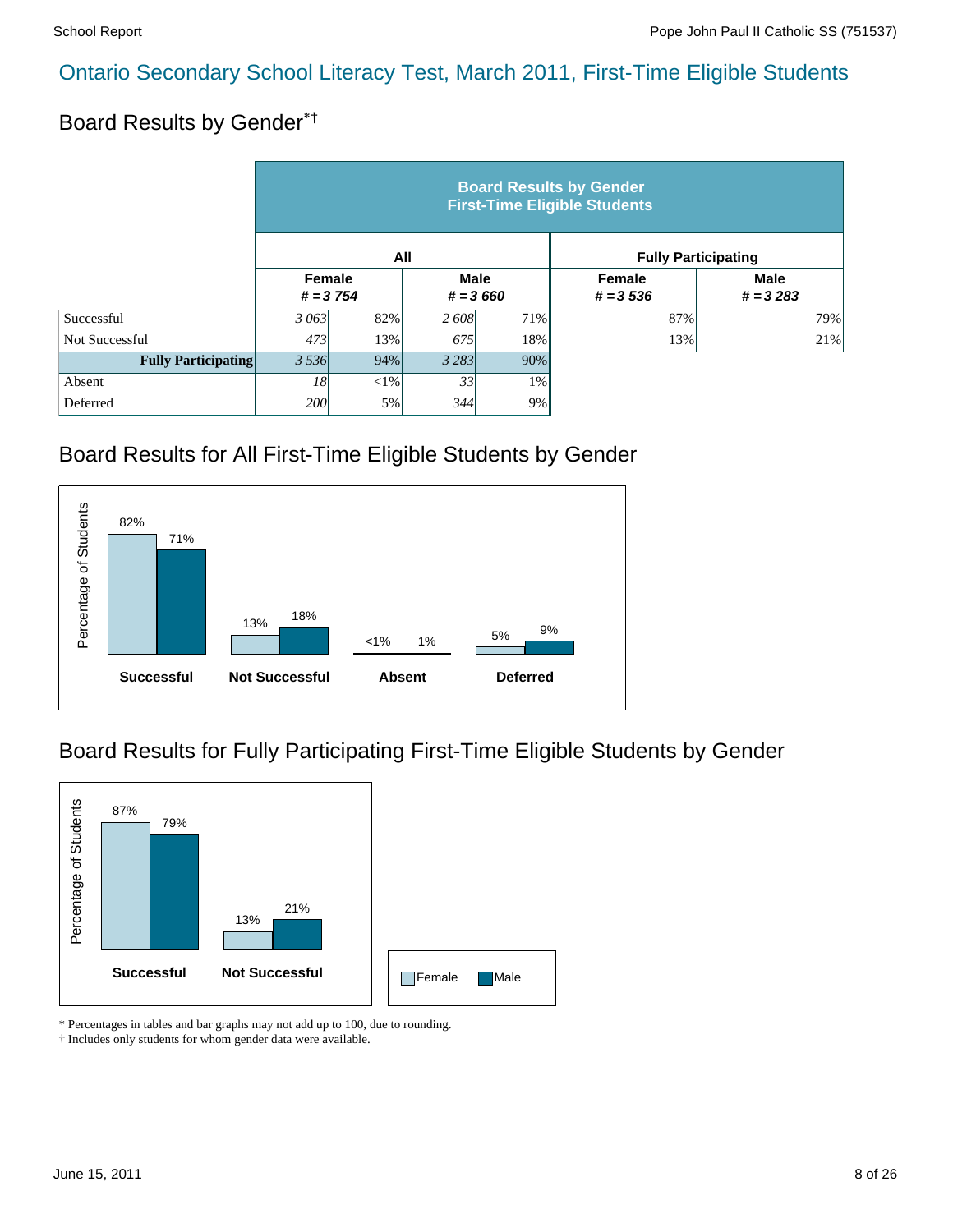# Provincial Results by Gender\*†

|                            | <b>Provincial Results by Gender</b><br><b>First-Time Eligible Students</b> |     |                            |       |                            |                            |  |  |  |  |
|----------------------------|----------------------------------------------------------------------------|-----|----------------------------|-------|----------------------------|----------------------------|--|--|--|--|
|                            |                                                                            | All |                            |       | <b>Fully Participating</b> |                            |  |  |  |  |
|                            | Female<br>$# = 74954$                                                      |     | <b>Male</b><br>$# = 78681$ |       | Female<br>$# = 70606$      | <b>Male</b><br>$# = 72640$ |  |  |  |  |
| Successful                 | 61 154                                                                     | 82% | 57807                      | 73%   | 87%                        | 80%                        |  |  |  |  |
| Not Successful             | 9452                                                                       | 13% | 14 833                     | 19%   | 13%                        | 20%                        |  |  |  |  |
| <b>Fully Participating</b> | 94%<br>70 606                                                              |     | 72 640                     | 92%   |                            |                            |  |  |  |  |
| Absent                     | 1578                                                                       | 2%  | 1659                       | 2%    |                            |                            |  |  |  |  |
| Deferred                   | 2 7 7 0                                                                    | 4%  | 4 3 8 2                    | $6\%$ |                            |                            |  |  |  |  |

#### Provincial Results for All First-Time Eligible Students by Gender



#### Provincial Results for Fully Participating First-Time Eligible Students by Gender



\* Percentages in tables and bar graphs may not add up to 100, due to rounding.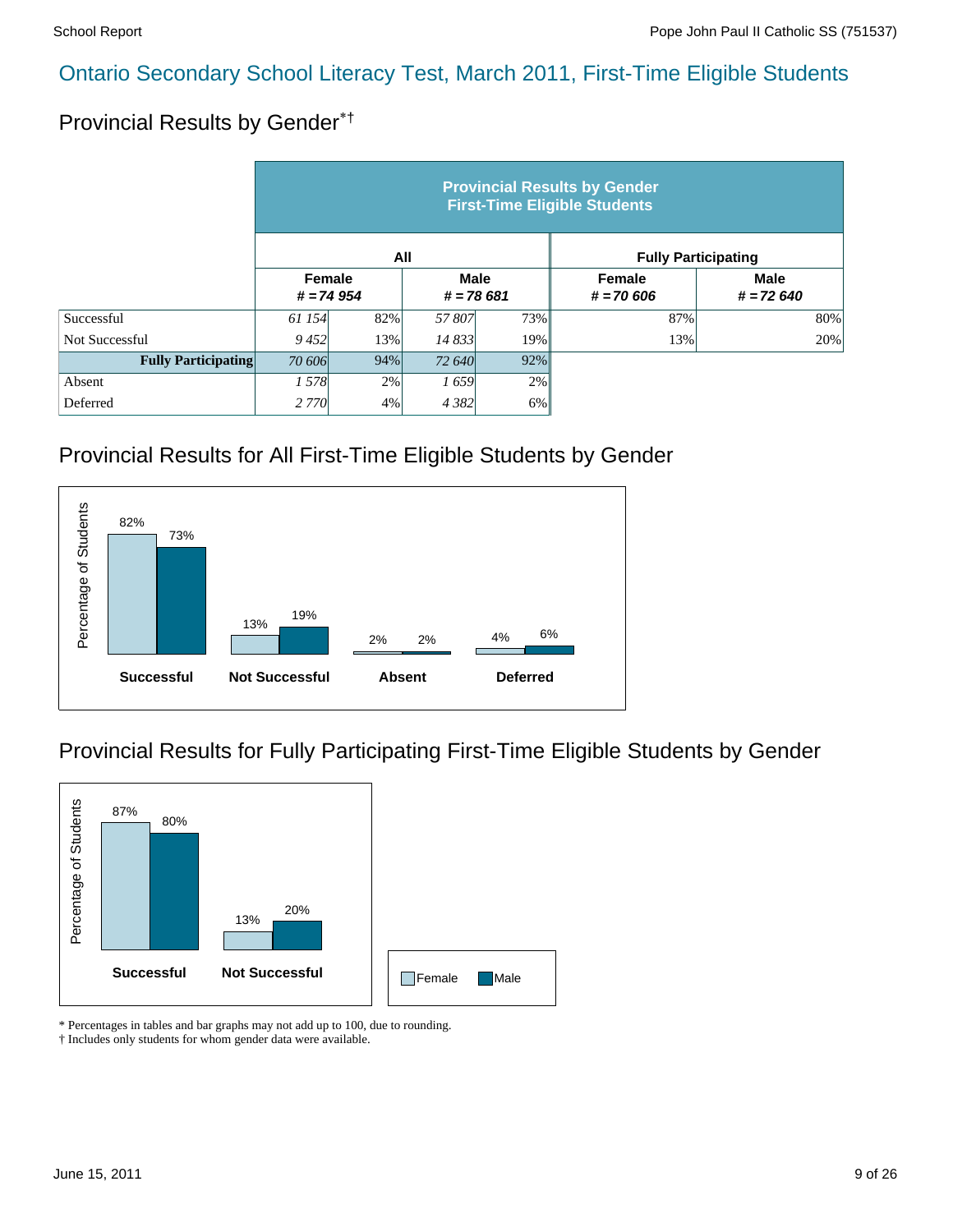#### Results for English Language Learners\*

|                            | <b>Results for English Language Learners</b><br><b>First-Time Eligible Students</b> |                           |     |                               |                            |                           |                               |  |  |  |
|----------------------------|-------------------------------------------------------------------------------------|---------------------------|-----|-------------------------------|----------------------------|---------------------------|-------------------------------|--|--|--|
|                            |                                                                                     |                           | All |                               | <b>Fully Participating</b> |                           |                               |  |  |  |
|                            |                                                                                     | <b>School</b><br>$# = 19$ |     | <b>Province</b><br>$# = 6854$ | <b>School</b><br>$# = 18$  | <b>Board</b><br>$# = 590$ | <b>Province</b><br>$# = 4505$ |  |  |  |
| Successful                 | 16                                                                                  | 84%                       | 51% | 45%                           | 89%                        | 72%                       | 68%                           |  |  |  |
| Not Successful             |                                                                                     | 11%                       | 20% | 21%                           | 11%                        | 28%                       | 32%                           |  |  |  |
| <b>Fully Participating</b> | 18                                                                                  | 95%                       | 71% | 66%                           |                            |                           |                               |  |  |  |
| Absent                     |                                                                                     | 0%                        | 2%  | 2%                            |                            |                           |                               |  |  |  |
| Deferred                   |                                                                                     | 5%                        | 27% | 32%                           |                            |                           |                               |  |  |  |

#### Results for All First-Time Eligible English Language Learners



#### Results for Fully Participating First-Time Eligible English Language Learners

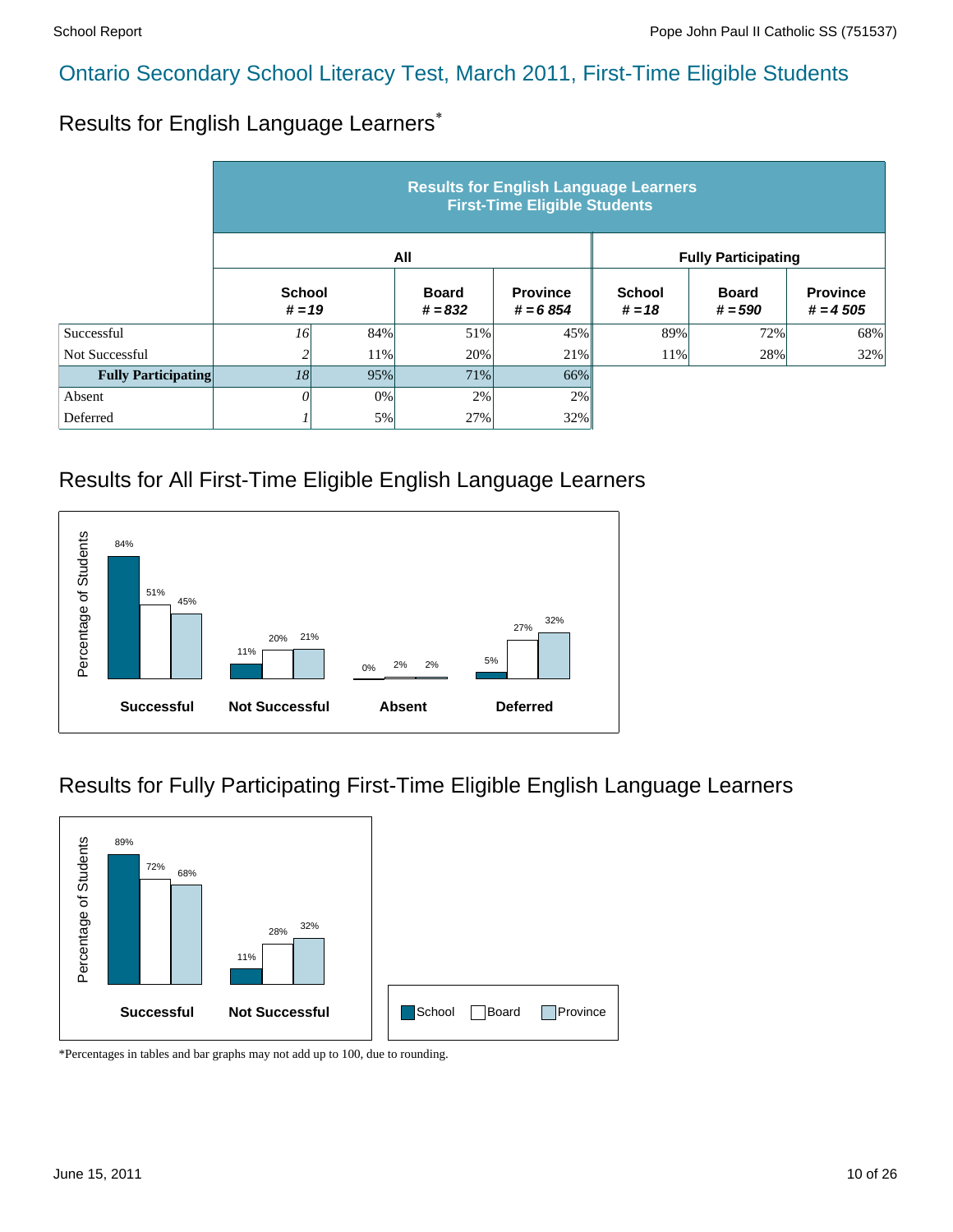Results for Students with Special Education Needs (excluding gifted)\*

|                            | <b>Results for Students with Special Education Needs</b><br>(excluding gifted)<br><b>First-Time Eligible Students</b> |                           |     |                                 |                           |                            |                                |  |  |  |
|----------------------------|-----------------------------------------------------------------------------------------------------------------------|---------------------------|-----|---------------------------------|---------------------------|----------------------------|--------------------------------|--|--|--|
|                            |                                                                                                                       |                           | All |                                 |                           | <b>Fully Participating</b> |                                |  |  |  |
|                            |                                                                                                                       | <b>School</b><br>$# = 27$ |     | <b>Province</b><br>$# = 26,590$ | <b>School</b><br>$# = 24$ | <b>Board</b><br>$# = 1013$ | <b>Province</b><br>$# = 22776$ |  |  |  |
| Successful                 | 10                                                                                                                    | 37%                       | 45% | 45%                             | 42%                       | 54%                        | 52%                            |  |  |  |
| <b>Not Successful</b>      | 14                                                                                                                    | 52%                       | 39% | 41%                             | 58%                       | 46%                        | 48%                            |  |  |  |
| <b>Fully Participating</b> | 24                                                                                                                    | 89%                       | 83% | 86%                             |                           |                            |                                |  |  |  |
| Absent                     | 0                                                                                                                     | 0%                        | 1%  | 3%                              |                           |                            |                                |  |  |  |
| Deferred                   | $\mathfrak{z}$                                                                                                        | 11%                       | 16% | 11%                             |                           |                            |                                |  |  |  |

Results for All First-Time Eligible Students with Special Education Needs (excluding gifted)



Results for Fully Participating First-Time Eligible Students with Special Education Needs (excluding gifted)

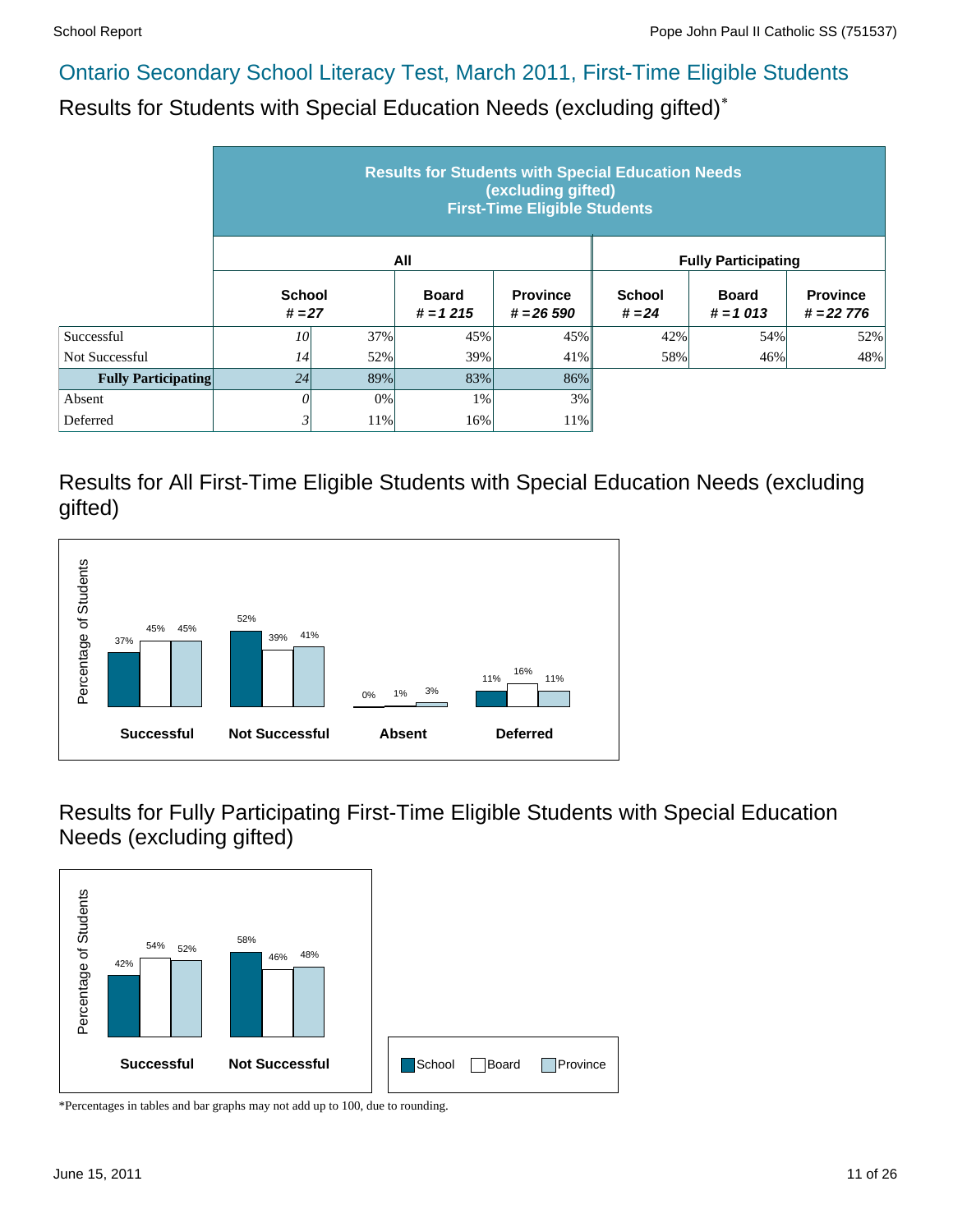School Results for Students with Special Education Needs Receiving Accommodations (excluding gifted)\*

|                            | <b>School Results for Students with Special Education Needs</b><br><b>Receiving Accommodations (excluding gifted)</b><br><b>First-Time Eligible Students</b> |                 |                                  |     |                              |                                  |  |  |  |  |
|----------------------------|--------------------------------------------------------------------------------------------------------------------------------------------------------------|-----------------|----------------------------------|-----|------------------------------|----------------------------------|--|--|--|--|
|                            |                                                                                                                                                              |                 | All                              |     | <b>Fully Participating</b>   |                                  |  |  |  |  |
|                            | $# = N/D$                                                                                                                                                    | <b>IEP Only</b> | <b>IEP and IPRC</b><br>$# = N/R$ |     | <b>IEP Only</b><br>$# = N/D$ | <b>IEP and IPRC</b><br>$# = N/R$ |  |  |  |  |
| Successful                 | N/D                                                                                                                                                          | N/D             | N/R                              | N/R | N/D                          | N/R                              |  |  |  |  |
| Not Successful             | N/D                                                                                                                                                          | N/D             | N/R                              | N/R | N/D                          | N/R                              |  |  |  |  |
| <b>Fully Participating</b> | N/D<br>N/D                                                                                                                                                   |                 | N/R                              | N/R |                              |                                  |  |  |  |  |
| Absent                     | N/D                                                                                                                                                          | N/D             | N/R                              | N/R |                              |                                  |  |  |  |  |
| Deferred                   | N/D                                                                                                                                                          | N/D             | N/R                              | N/R |                              |                                  |  |  |  |  |

School Results for All First-Time Eligible Students with Special Education Needs Receiving Accommodations (excluding gifted)



School Results for Fully Participating First-Time Eligible Students with Special Education Needs Receiving Accommodations (excluding gifted)

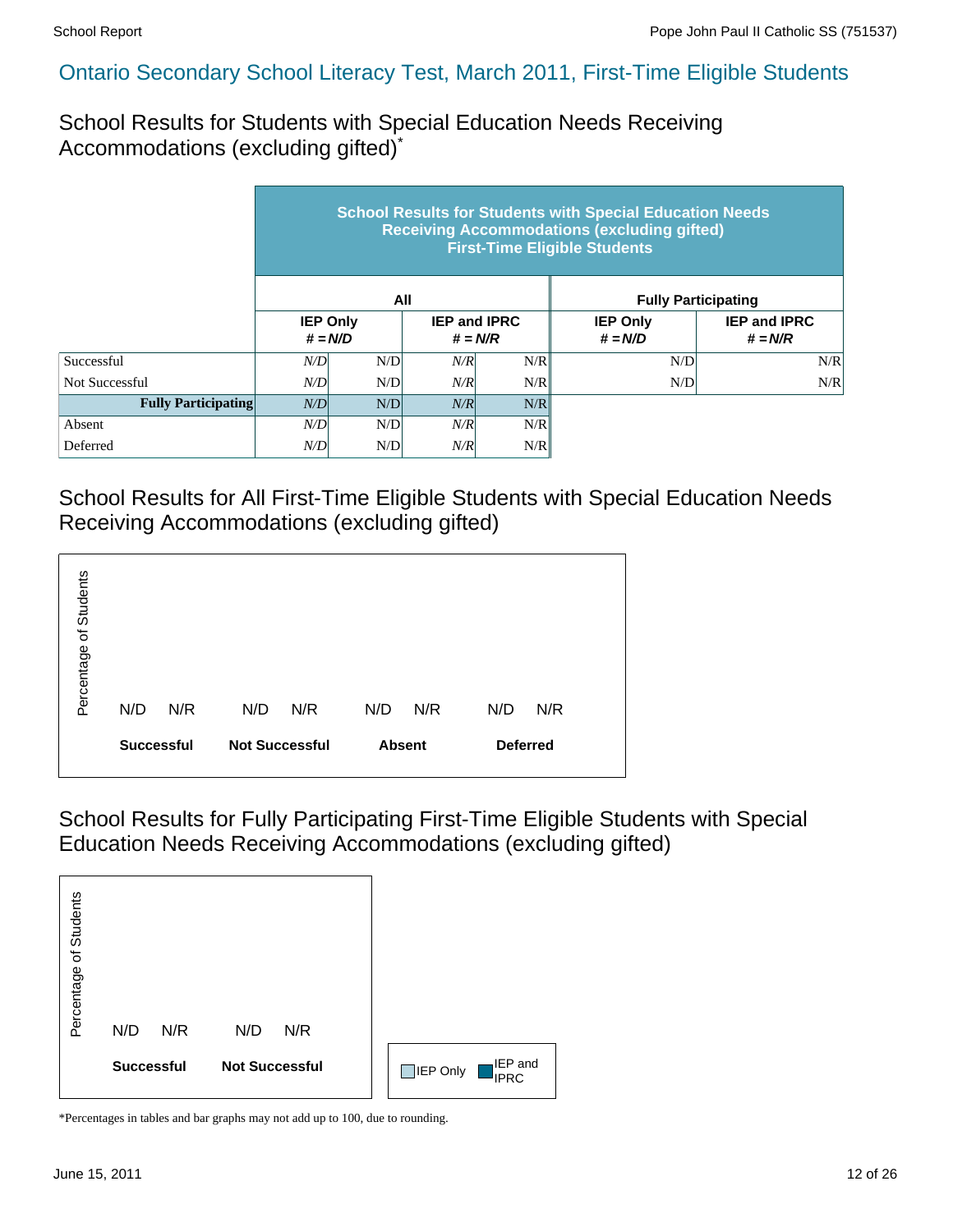Board Results for Students with Special Education Needs Receiving Accommodations (excluding gifted)\*

|                            | <b>Board Results for Students with Special Education Needs</b><br><b>Receiving Accommodations (excluding gifted)</b><br><b>First-Time Eligible Students</b> |                              |            |                                  |                              |                                  |  |  |  |  |
|----------------------------|-------------------------------------------------------------------------------------------------------------------------------------------------------------|------------------------------|------------|----------------------------------|------------------------------|----------------------------------|--|--|--|--|
|                            |                                                                                                                                                             |                              | All        |                                  |                              | <b>Fully Participating</b>       |  |  |  |  |
|                            |                                                                                                                                                             | <b>IEP Only</b><br>$# = 226$ |            | <b>IEP and IPRC</b><br>$# = 777$ | <b>IEP Only</b><br>$# = 225$ | <b>IEP and IPRC</b><br>$# = 770$ |  |  |  |  |
| Successful                 | 132 <sup> </sup>                                                                                                                                            | 58%                          | 403        | 52%                              | 59%                          | 52%                              |  |  |  |  |
| Not Successful             | 93                                                                                                                                                          | 41%                          | 367        | 47%                              | 41%                          | 48%                              |  |  |  |  |
| <b>Fully Participating</b> | 225                                                                                                                                                         | 100%                         | <b>770</b> | 99%                              |                              |                                  |  |  |  |  |
| Absent                     | $< 1\%$<br>$1\%$                                                                                                                                            |                              |            |                                  |                              |                                  |  |  |  |  |
| Deferred                   |                                                                                                                                                             | 0%                           |            | $0\%$                            |                              |                                  |  |  |  |  |

Board Results for All First-Time Eligible Students with Special Education Needs Receiving Accommodations (excluding gifted)



Board Results for Fully Participating First-Time Eligible Students with Special Education Needs Receiving Accommodations (excluding gifted)

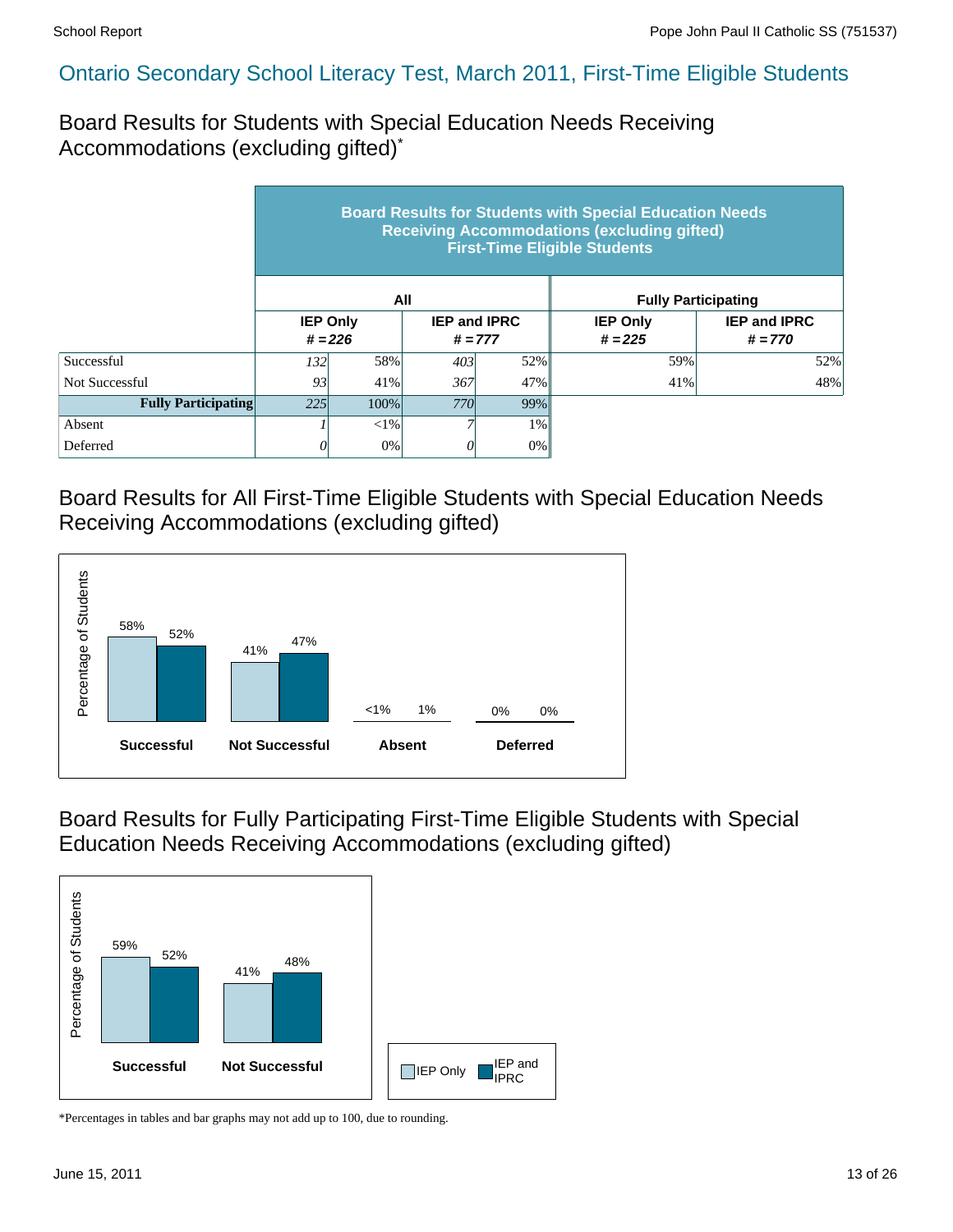Provincial Results for Students with Special Education Needs Receiving Accommodations (excluding gifted)\*

|                            | <b>Provincial Results for Students with Special Education Needs</b><br><b>Receiving Accommodations (excluding gifted)</b><br><b>First-Time Eligible Students</b> |                                                                     |        |     |                                |                                    |  |  |  |  |
|----------------------------|------------------------------------------------------------------------------------------------------------------------------------------------------------------|---------------------------------------------------------------------|--------|-----|--------------------------------|------------------------------------|--|--|--|--|
|                            |                                                                                                                                                                  |                                                                     | All    |     |                                | <b>Fully Participating</b>         |  |  |  |  |
|                            |                                                                                                                                                                  | <b>IEP Only</b><br><b>IEP and IPRC</b><br>$# = 7666$<br>$# = 14066$ |        |     | <b>IEP Only</b><br>$# = 7.356$ | <b>IEP and IPRC</b><br>$# = 13631$ |  |  |  |  |
| Successful                 | 3921                                                                                                                                                             | 51%                                                                 | 6 900  | 49% | 53%                            | 51%                                |  |  |  |  |
| Not Successful             | 3435                                                                                                                                                             | 45%                                                                 | 6.731  | 48% | 47%                            | 49%                                |  |  |  |  |
| <b>Fully Participating</b> | 7356                                                                                                                                                             | 96%                                                                 | 13 631 | 97% |                                |                                    |  |  |  |  |
| Absent                     | 310 <sup> </sup>                                                                                                                                                 | 4%                                                                  | 435    | 3%  |                                |                                    |  |  |  |  |
| Deferred                   | 0                                                                                                                                                                | 0%                                                                  | 0      | 0%  |                                |                                    |  |  |  |  |

Provincial Results for All First-Time Eligible Students with Special Education Needs Receiving Accommodations (excluding gifted)



Provincial Results for Fully Participating First-Time Eligible Students with Special Education Needs Receiving Accommodations (excluding gifted)

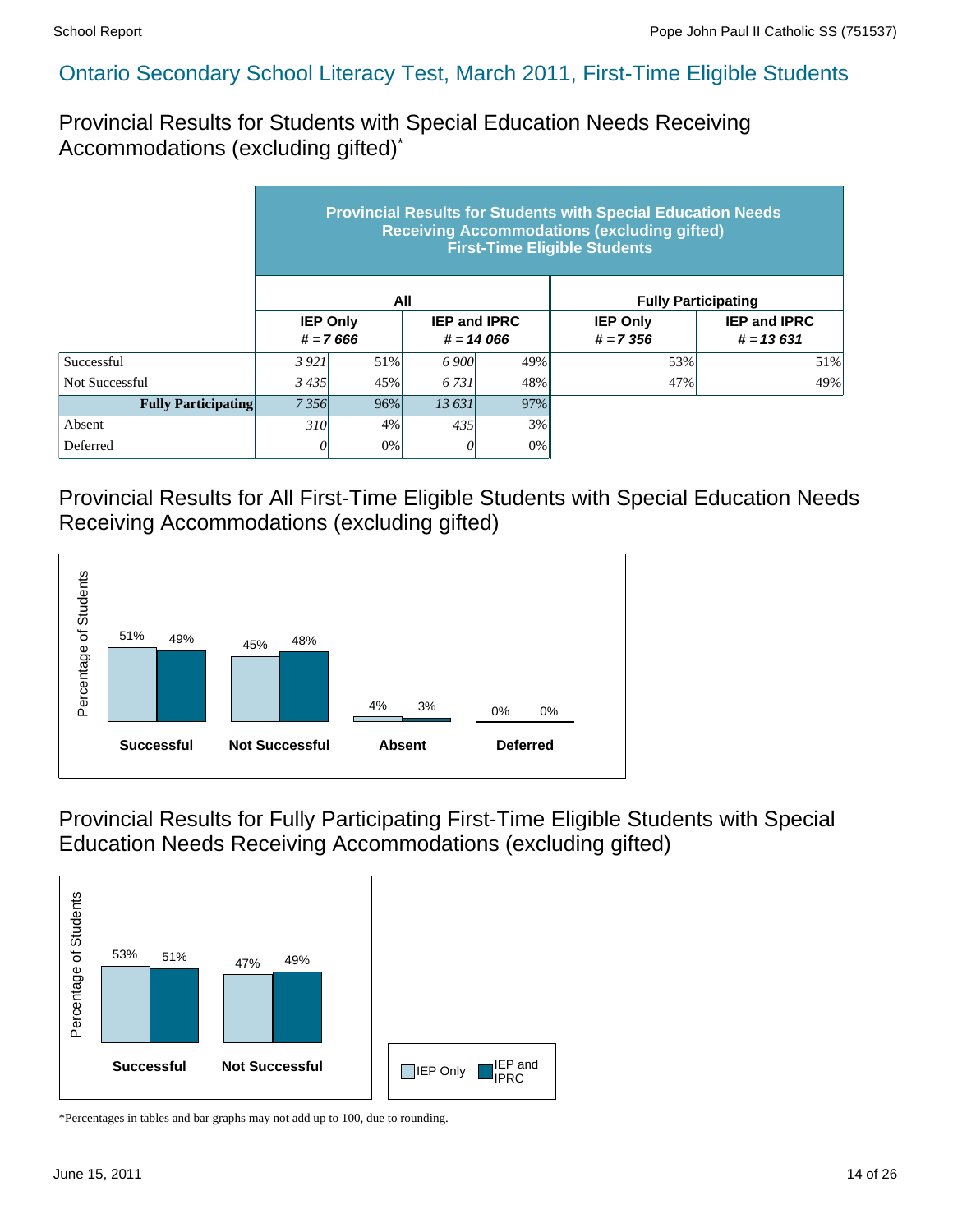Results for Students Taking Academic English Course\*

|                            | <b>Results for Students Taking</b><br><b>Academic English Course</b><br><b>First-Time Eligible Students</b> |        |                             |                                  |                            |                            |                                 |  |  |  |  |
|----------------------------|-------------------------------------------------------------------------------------------------------------|--------|-----------------------------|----------------------------------|----------------------------|----------------------------|---------------------------------|--|--|--|--|
|                            |                                                                                                             |        | All                         |                                  | <b>Fully Participating</b> |                            |                                 |  |  |  |  |
|                            | <b>School</b><br>$# = 253$                                                                                  |        | <b>Board</b><br>$# = 5 106$ | <b>Province</b><br>$# = 106 194$ | <b>School</b><br>$# = 252$ | <b>Board</b><br>$# = 5034$ | <b>Province</b><br>$# = 104274$ |  |  |  |  |
| Successful                 | 235                                                                                                         | 93%    | 93%                         | 93%                              | 93%                        | 94%                        | 95%                             |  |  |  |  |
| Not Successful             | 17                                                                                                          | 7%     | 6%                          | 5%                               | 7%                         | 6%                         | 5%                              |  |  |  |  |
| <b>Fully Participating</b> | 252                                                                                                         | 100%   | 99%                         | 98%                              |                            |                            |                                 |  |  |  |  |
| Absent                     | $\theta$                                                                                                    | 0%     | $<$ 1%                      | $1\%$                            |                            |                            |                                 |  |  |  |  |
| Deferred                   |                                                                                                             | $<$ 1% | 1%                          | $1\%$                            |                            |                            |                                 |  |  |  |  |

# Results for All First-Time Eligible Students Taking Academic English Course



Results for Fully Participating First-Time Eligible Students Taking Academic English Course

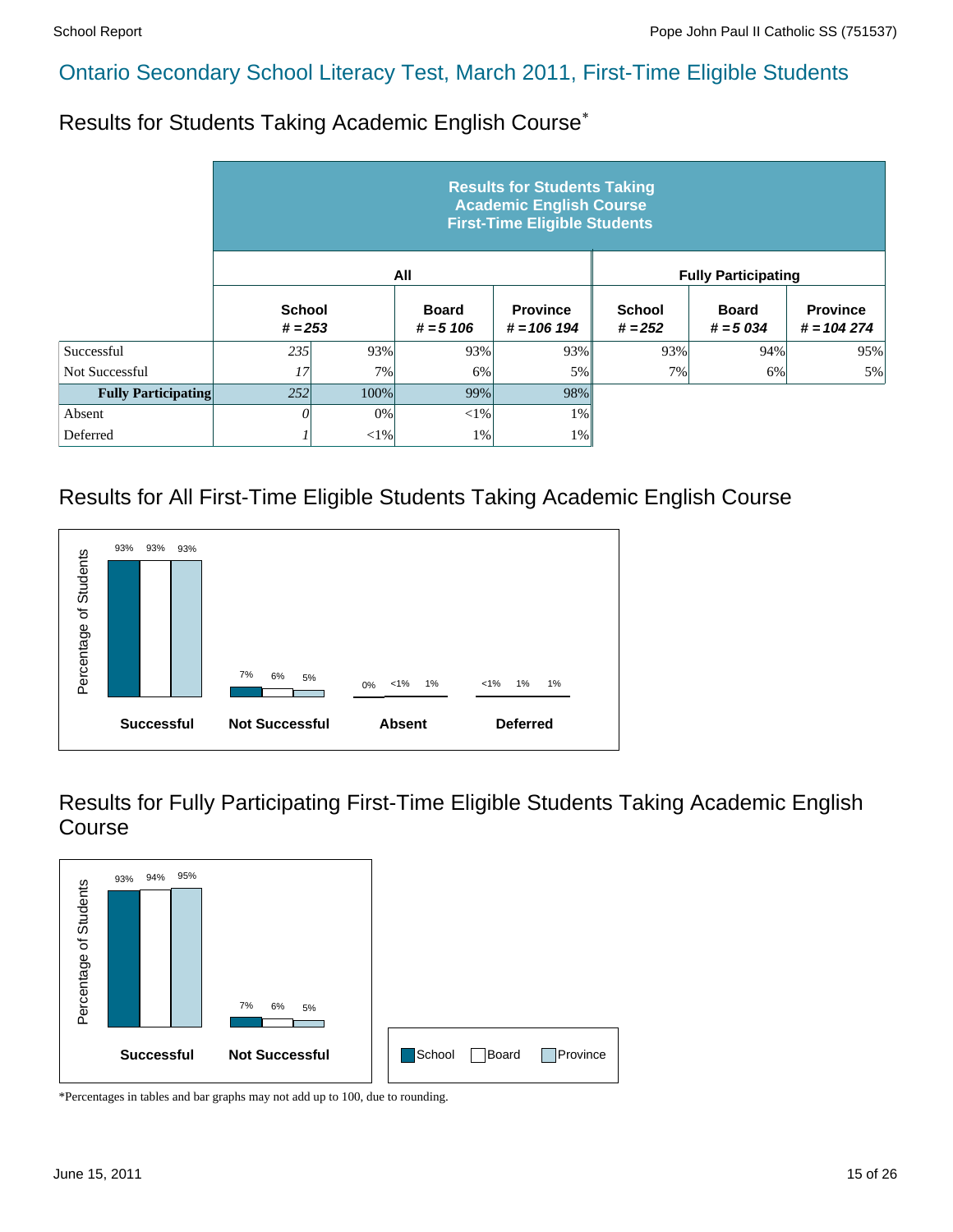Results for Students Taking Applied English Course\*

|                            | <b>Results for Students Taking</b><br><b>Applied English Course</b><br><b>First-Time Eligible Students</b> |     |                             |                                |                           |                            |                                 |  |  |  |  |
|----------------------------|------------------------------------------------------------------------------------------------------------|-----|-----------------------------|--------------------------------|---------------------------|----------------------------|---------------------------------|--|--|--|--|
|                            |                                                                                                            |     | All                         |                                |                           | <b>Fully Participating</b> |                                 |  |  |  |  |
|                            | <b>School</b><br>$# = 75$                                                                                  |     | <b>Board</b><br>$# = 1 776$ | <b>Province</b><br>$# = 36362$ | <b>School</b><br>$# = 72$ | <b>Board</b><br>$# = 1585$ | <b>Province</b><br>$# = 33 149$ |  |  |  |  |
| Successful                 | 33 <sup>1</sup>                                                                                            | 44% | 48%                         | 50%                            | 46%                       | 53%                        | 55%                             |  |  |  |  |
| Not Successful             | 39                                                                                                         | 52% | 42%                         | 41%                            | 54%                       | 47%                        | 45%                             |  |  |  |  |
| <b>Fully Participating</b> | 72                                                                                                         | 96% | 89%                         | 91%                            |                           |                            |                                 |  |  |  |  |
| Absent                     | 0                                                                                                          | 0%  | 1%                          | 4%                             |                           |                            |                                 |  |  |  |  |
| Deferred                   | 31                                                                                                         | 4%  | 10%                         | 5%                             |                           |                            |                                 |  |  |  |  |

#### Results for All First-Time Eligible Students Taking Applied English Course



Results for Fully Participating First-Time Eligible Students Taking Applied English Course

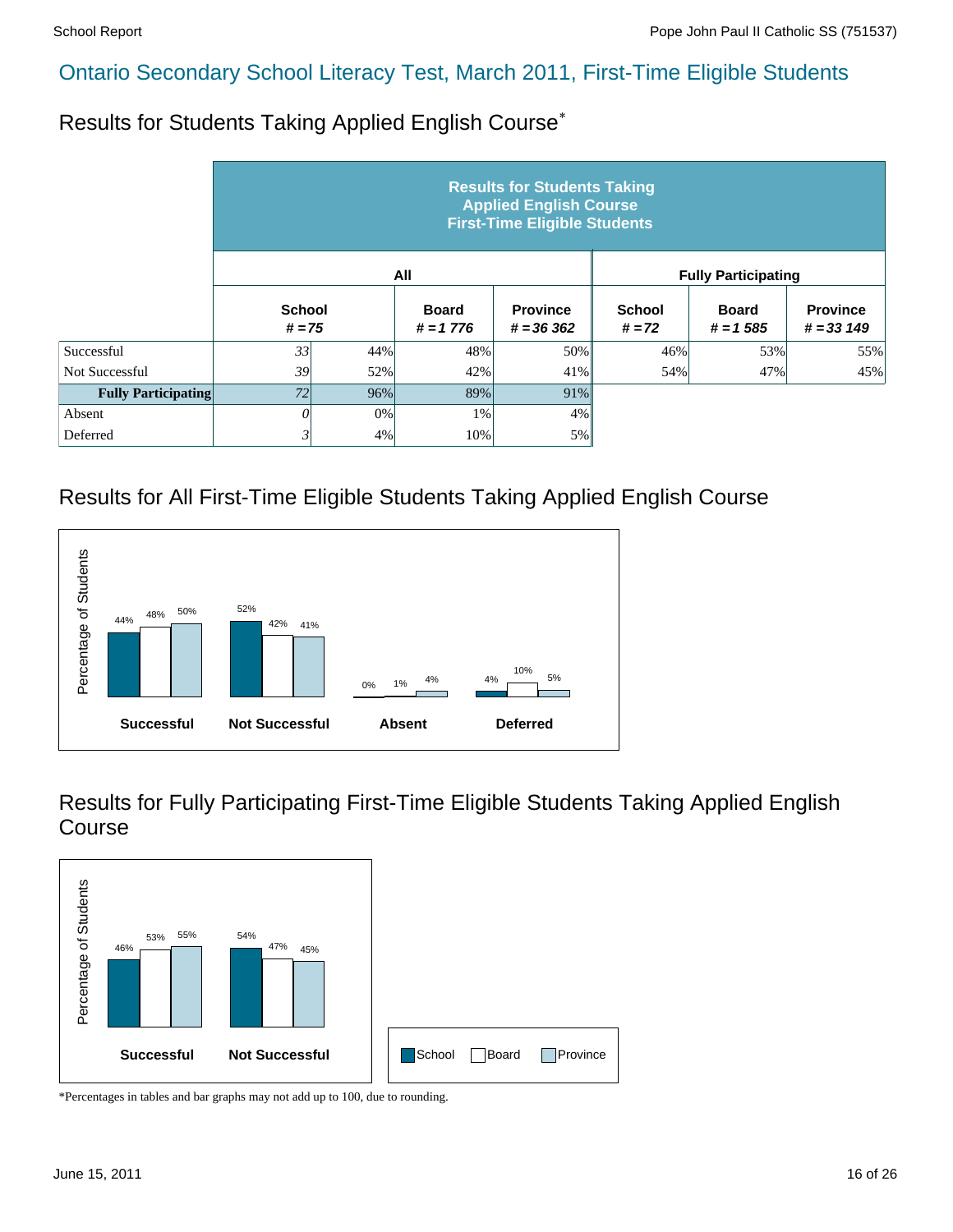Results for Students Taking Locally Developed English Course\*

|                            | <b>Results for Students Taking</b><br><b>Locally Developed English Course</b><br><b>First-Time Eligible Students</b> |     |                           |                                |                            |                          |                               |  |  |  |  |
|----------------------------|----------------------------------------------------------------------------------------------------------------------|-----|---------------------------|--------------------------------|----------------------------|--------------------------|-------------------------------|--|--|--|--|
|                            |                                                                                                                      |     | All                       |                                | <b>Fully Participating</b> |                          |                               |  |  |  |  |
|                            | <b>School</b><br>$# = N/R$                                                                                           |     | <b>Board</b><br>$# = 164$ | <b>Province</b><br>$# = 5.557$ | <b>School</b><br>$# = N/R$ | <b>Board</b><br>$# = 61$ | <b>Province</b><br>$# = 3252$ |  |  |  |  |
| Successful                 | N/R                                                                                                                  | N/R | 4%                        | 9%                             | N/R                        | 11%                      | 15%                           |  |  |  |  |
| Not Successful             | N/R                                                                                                                  | N/R | 33%                       | 50%                            | N/R                        | 89%                      | 85%                           |  |  |  |  |
| <b>Fully Participating</b> | N/R                                                                                                                  | N/R | 37%                       | 59%                            |                            |                          |                               |  |  |  |  |
| Absent                     | N/R                                                                                                                  | N/R | 4%                        | 6%                             |                            |                          |                               |  |  |  |  |
| Deferred                   | N/R                                                                                                                  | N/R | 59%                       | 35%                            |                            |                          |                               |  |  |  |  |

#### Results for All First-Time Eligible Students Taking Locally Developed English Course



Results for Fully Participating First-Time Eligible Students Taking Locally Developed English Course

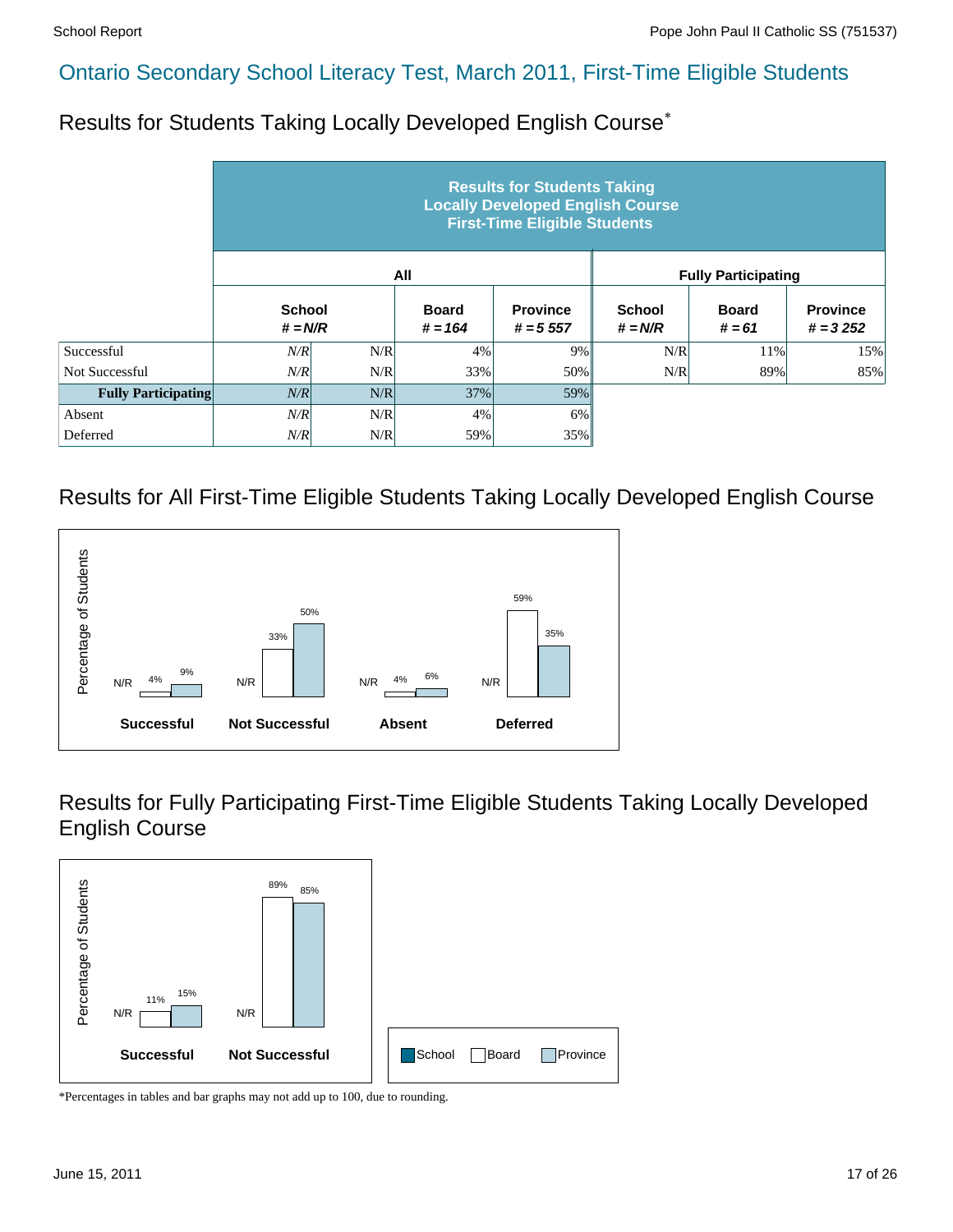Results for Students Taking ESL/ELD Course\*

|                            | <b>Results for Students Taking</b><br><b>ESL/ELD Course</b><br><b>First-Time Eligible Students</b> |     |                           |                               |                            |                          |                                |  |  |  |  |
|----------------------------|----------------------------------------------------------------------------------------------------|-----|---------------------------|-------------------------------|----------------------------|--------------------------|--------------------------------|--|--|--|--|
|                            |                                                                                                    |     | All                       |                               | <b>Fully Participating</b> |                          |                                |  |  |  |  |
|                            | <b>School</b><br>$# = N/R$                                                                         |     | <b>Board</b><br>$# = 293$ | <b>Province</b><br>$# = 3541$ | <b>School</b><br>$# = N/R$ | <b>Board</b><br>$# = 93$ | <b>Province</b><br>$# = 1,388$ |  |  |  |  |
| Successful                 | N/R                                                                                                | N/R | 16%                       | 20%                           | N/R                        | 52%                      | 51%                            |  |  |  |  |
| Not Successful             | N/R                                                                                                | N/R | 15%                       | 19%                           | N/R                        | 48%                      | 49%                            |  |  |  |  |
| <b>Fully Participating</b> | N/R                                                                                                | N/R | 32%                       | 39%                           |                            |                          |                                |  |  |  |  |
| Absent                     | N/R                                                                                                | N/R | 2%                        | 2%                            |                            |                          |                                |  |  |  |  |
| Deferred                   | N/R                                                                                                | N/R | 67%                       | 59%                           |                            |                          |                                |  |  |  |  |

#### Results for All First-Time Eligible Students Taking ESL/ELD Course



#### Results for Fully Participating First-Time Eligible Students Taking ESL/ELD Course

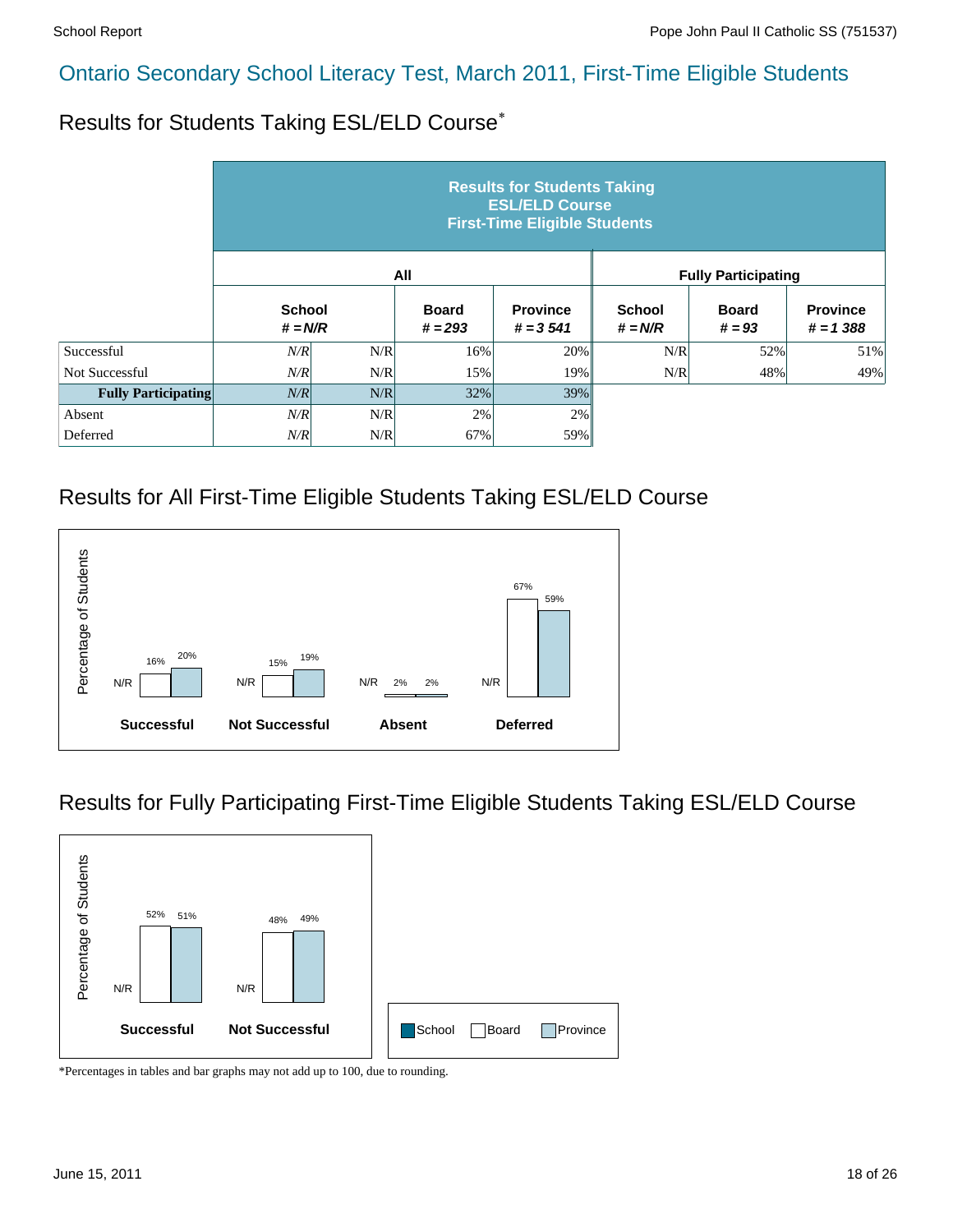#### Contextual Information over Time

This information provides a context for interpreting the school's results of the current and previous administrations.

|                                                                                        | <b>Mar. 2007</b> | <b>Mar. 2008</b> | Apr. 2009 | Apr. 2010 | <b>Mar. 2011</b> |
|----------------------------------------------------------------------------------------|------------------|------------------|-----------|-----------|------------------|
| <b>Enrolment</b>                                                                       |                  |                  |           |           |                  |
| Number of first-time eligible students                                                 | 315              | 298              | 352       | 336       | 336              |
| Number of students who were exempted                                                   | $\mathfrak{Z}$   | 1                | 2         | 0         | $\overline{c}$   |
| <b>Participation in the Test</b>                                                       |                  |                  |           |           |                  |
| Of all first-time eligible students, those who participated fully in the<br>assessment | 96%              | 98%              | 96%       | 95%       | 98%              |
| Of all first-time eligible students, those who were absent                             | 2%               | 0%               | $<$ 1%    | 0%        | 0%               |
| Of all first-time eligible students, those who were deferred                           | 2%               | 2%               | 4%        | 5%        | 2%               |
| Gender <sup>†</sup> Based on number of first-time eligible students                    |                  |                  |           |           |                  |
| Female                                                                                 | 45%              | 45%              | 51%       | 47%       | 49%              |
| Male                                                                                   | 55%              | 55%              | 49%       | 53%       | 51%              |
| Gender not specified                                                                   | 0%               | 0%               | 0%        | 0%        | 0%               |
| Student Status <sup>†</sup> Based on number of first-time eligible students            |                  |                  |           |           |                  |
| English language learners*                                                             | 0%               | 0%               | 3%        | 4%        | 6%               |
| English language learners receiving special provisions**                               | 0%               | 0%               | 1%        | 0%        | 0%               |
| Students with special education needs (excluding gifted)*                              | 18%              | 11%              | 13%       | 10%       | 8%               |
| Students with special education needs receiving accommodations<br>(excluding gifted)** | 13%              | 10%              | 12%       | 7%        | 4%               |
| Course Type in English <sup>†</sup> Based on number of first-time eligible students    |                  |                  |           |           |                  |
| Academic                                                                               | 79%              | 80%              | 84%       | 79%       | 75%              |
| Applied                                                                                | 19%              | 17%              | 14%       | 19%       | 22%              |
| Locally developed                                                                      | 1%               | 2%               | 1%        | 2%        | 1%               |
| $\operatorname{ESL/ELD}$                                                               | 0%               | 0%               | 0%        | 0%        | 1%               |
| Other                                                                                  | 1%               | 1%               | 1%        | 0%        | 0%               |
| Language <sup>††</sup> Based on Student Questionnaire data                             |                  |                  |           |           |                  |
| Number of Respondents:                                                                 | 300              | 291              | 335       | 320       | 325              |
| First language learned at home was other than English                                  | 30%              | 34%              | 28%       | 32%       | 29%              |
| Speak only or mostly English at home                                                   | 73%              | 66%              | 68%       | 71%       | 69%              |
| Speak another language (or other languages) as often as English at<br>home             | 22%              | 26%              | 26%       | 23%       | 25%              |
| Speak only or mostly another language (or other languages) at home                     | 5%               | 7%               | 5%        | 5%        | 5%               |

† Contextual data are provided by schools and/or boards through the Student Data Collection process. Some data may be missing because they were not provided by schools or boards.

See Explanation of Terms.

\*\* Percentages are based on fully participating students.

†† Contextual data pertaining to "language" are gathered from the Student Questionnaire completed by students. Some data may be missing because they were not provided by students.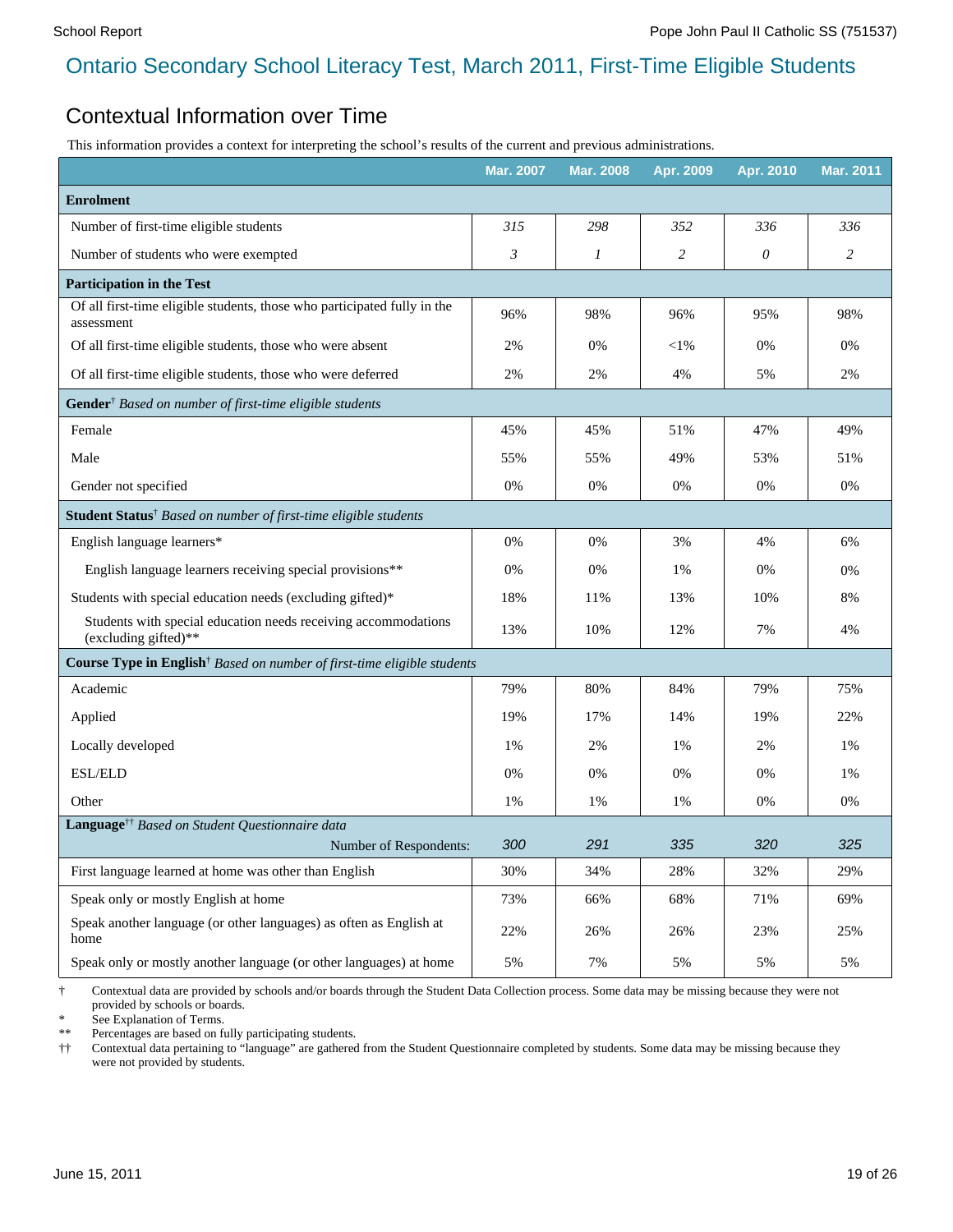#### Ontario Secondary School Literacy Test, March 2011, First-Time Eligible Students Results over Time, March 2007–March 2011

| School Results: All First-Time Eligible Students* |                      |     |                      |     |                      |        |                      |     |                      |     |  |
|---------------------------------------------------|----------------------|-----|----------------------|-----|----------------------|--------|----------------------|-----|----------------------|-----|--|
|                                                   | <b>March</b><br>2007 |     | <b>March</b><br>2008 |     | <b>April</b><br>2009 |        | <b>April</b><br>2010 |     | <b>March</b><br>2011 |     |  |
| <b>Number</b><br>of Students                      | 315                  |     | 298                  |     | 352                  |        | 336                  |     | 336                  |     |  |
| Successful                                        | 244                  | 77% | 246                  | 83% | 288                  | 82%    | 261                  | 78% | 271                  | 81% |  |
| Not Successful                                    | 58                   | 18% | 47                   | 16% | 49                   | 14%    | 59                   | 18% | 58                   | 17% |  |
| <b>Fully</b><br><b>Participating</b>              | 302                  | 96% | 293                  | 98% | 337                  | 96%    | 320                  | 95% | 329                  | 98% |  |
| Absent                                            | 7                    | 2%  | $\theta$             | 0%  | 1                    | $<$ 1% | 0                    | 0%  | $\theta$             | 0%  |  |
| Deferred                                          | 6                    | 2%  |                      | 2%  | 14                   | 4%     | 16                   | 5%  |                      | 2%  |  |
| Fullv<br><b>Participating</b><br>Successful       | 244                  | 81% | 246                  | 84% | 288                  | 85%    | 261                  | 82% | 271                  | 82% |  |



| Board Results: All First-Time Eligible Students*   |                      |     |                      |       |                      |     |                      |       |                      |       |  |
|----------------------------------------------------|----------------------|-----|----------------------|-------|----------------------|-----|----------------------|-------|----------------------|-------|--|
|                                                    | <b>March</b><br>2007 |     | <b>March</b><br>2008 |       | <b>April</b><br>2009 |     | <b>April</b><br>2010 |       | <b>March</b><br>2011 |       |  |
| Number<br>of Students                              | 6804                 |     | 6 897                |       | 7071                 |     | 7263                 |       | 7414                 |       |  |
| Successful                                         | 5 2 5 0              | 77% | 5 265                | 76%   | 5 5 5 1              | 79% | 5 5 0 7              | 76%   | 5671                 | 76%   |  |
| Not Successful                                     | 1 165                | 17% | 1 207                | 18%   | 1042                 | 15% | 1 161                | 16%   | 1 148                | 15%   |  |
| <b>Fully</b><br><b>Participating</b>               | 6415                 | 94% | 6472                 | 94%   | 6 5 9 3              | 93% | 6 6 6 8              | 92%   | 6819                 | 92%   |  |
| Absent                                             | 104                  | 2%  | 84                   | $1\%$ | 63                   | 1%  | 63                   | $1\%$ | 51                   | $1\%$ |  |
| Deferred                                           | 285                  | 4%  | 341                  | 5%    | 415                  | 6%  | 532                  | 7%    | 544                  | 7%    |  |
| Fullv<br><b>Participating</b><br><b>Successful</b> | 5 2 5 0              | 82% | 5 2 6 5              | 81%   | 5 5 5 1              | 84% | 5 5 0 7              | 83%   | 5671                 | 83%   |  |



| Provincial Results: All First-Time Eligible Students* |                      |     |                      |     |                      |     |                      |     |                      |     |  |
|-------------------------------------------------------|----------------------|-----|----------------------|-----|----------------------|-----|----------------------|-----|----------------------|-----|--|
|                                                       | <b>March</b><br>2007 |     | <b>March</b><br>2008 |     | <b>April</b><br>2009 |     | <b>April</b><br>2010 |     | <b>March</b><br>2011 |     |  |
| Number<br>of Students                                 | 155 906              |     | 156 151              |     | 152 830              |     | 153 490              |     | 153 635              |     |  |
| Successful                                            | 122 475              | 79% | 122 324              | 78% | 120 776              | 79% | 120 218              | 78% | 118 961              | 77% |  |
| Not Successful                                        | 23 698               | 15% | 23 279               | 15% | 21 618               | 14% | 22 737               | 15% | 24 285               | 16% |  |
| <b>Fully</b><br><b>Participating</b>                  | 146 173              | 94% | 145 603              | 93% | 142 394              | 93% | 142 955              | 93% | 143 246              | 93% |  |
| Absent                                                | 3932                 | 3%  | 4357                 | 3%  | 3 707                | 2%  | 3479                 | 2%  | 3 2 3 7              | 2%  |  |
| Deferred                                              | 5 801                | 4%  | 6 191                | 4%  | 6729                 | 4%  | 7056                 | 5%  | 7 1 5 2              | 5%  |  |
| <b>Fully</b><br><b>Participating</b><br>Successful    | 122 475              | 84% | 122 324              | 84% | 120 776              | 85% | 120 218              | 84% | 118 961              | 83% |  |



\* Percentages in tables may not add up to 100, due to rounding.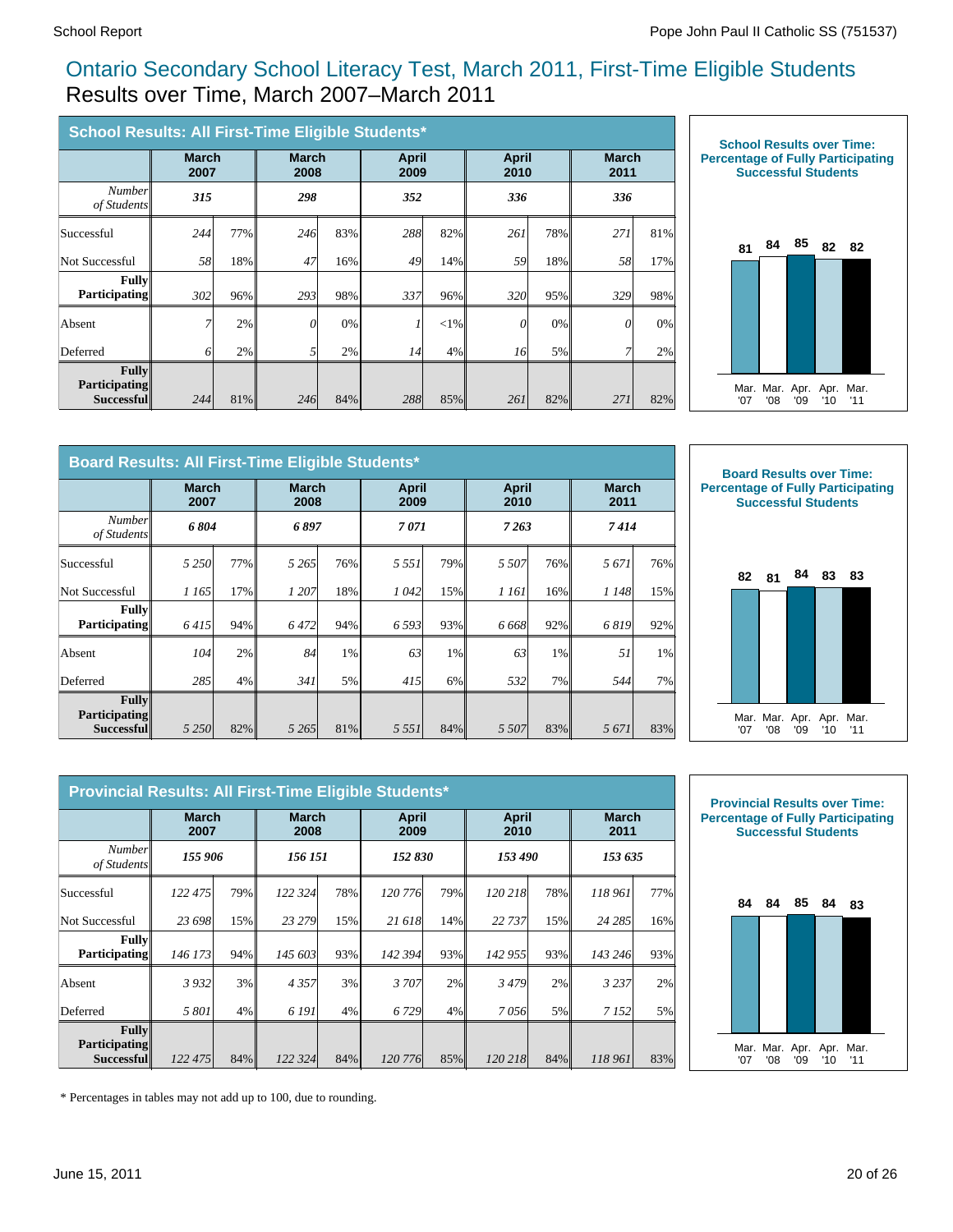

#### **Number of First-Time Eligible Students†**

| <b>Male</b><br><b>Male</b><br><b>Male</b><br>Female<br><b>Female</b><br><b>Female</b><br><b>Female</b> | <b>Male</b><br><b>Male</b><br>Female |
|--------------------------------------------------------------------------------------------------------|--------------------------------------|
| School<br>133<br>165<br>172<br>174<br>180<br>141<br>159                                                | 166<br>170<br>177                    |
| 3 3 7 0<br>3529<br>3 3 6 4<br>3581<br>3 490<br>3434<br>3706<br>Board                                   | 3 754<br>3557<br>3660                |
| 79 638<br>78 459<br>78 940<br>Province<br>76 226<br>79 904<br>74 355<br>76 252<br>74 545               | 74 954<br>78 681                     |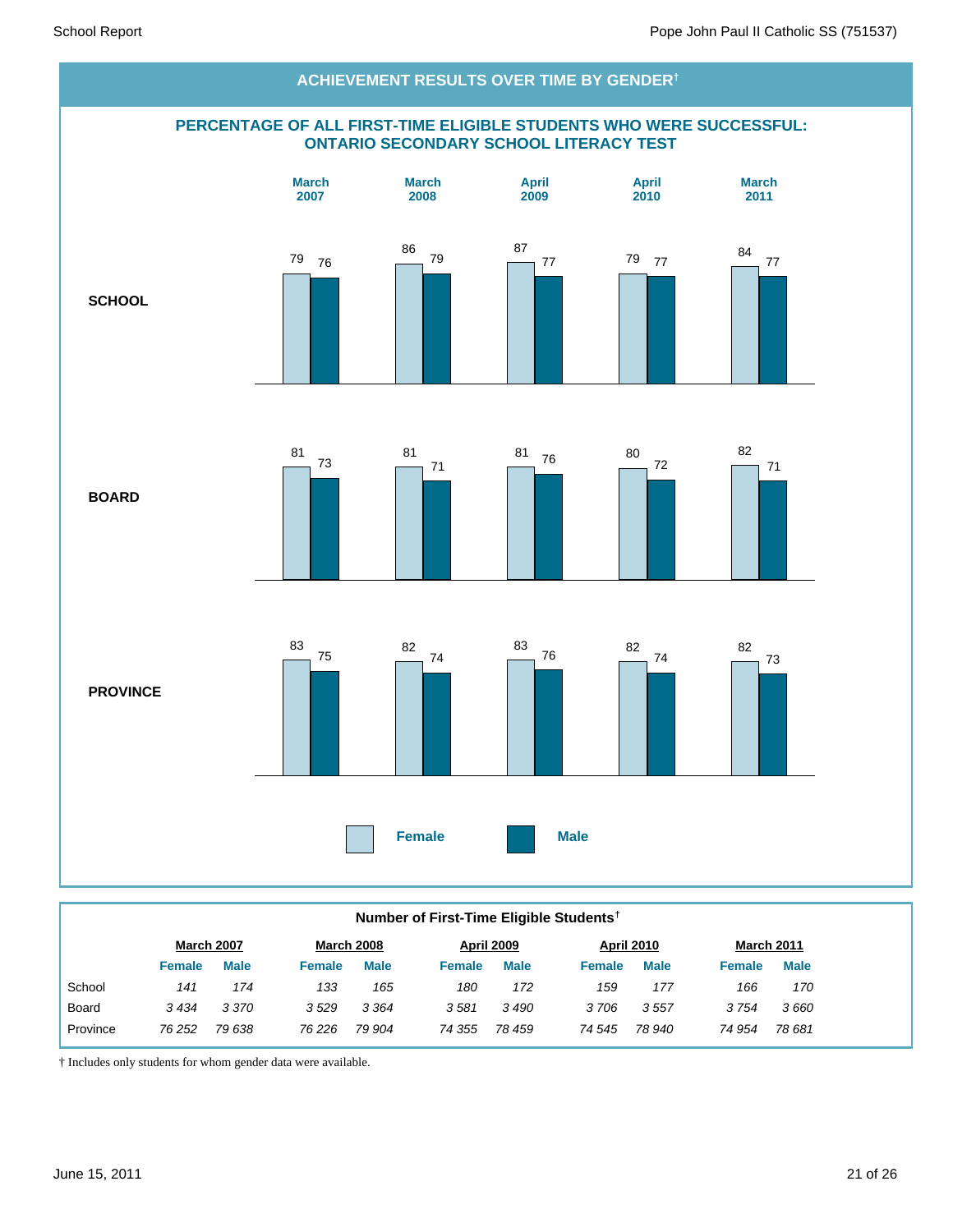#### **PERCENTAGE OF FULLY PARTICIPATING FIRST-TIME ELIGIBLE STUDENTS WHO WERE SUCCESSFUL: ONTARIO SECONDARY SCHOOL LITERACY TEST SCHOOL BOARD PROVINCE Female Male March 2007 March 2008 April 2009 April 2010 March 2011 ACHIEVEMENT RESULTS OVER TIME BY GENDER†** 82 80 88 81 88 82 82 81 86 78 86 78 86 77 <sup>86</sup> <sup>82</sup> <sup>86</sup> 79 87 79 87 80 88 80 <sup>88</sup> <sup>82</sup> <sup>88</sup> 81 87 80

|          | Number of Fully Participating First-Time Eligible Students <sup>†</sup> |             |                   |             |               |                   |               |                   |               |                   |  |  |
|----------|-------------------------------------------------------------------------|-------------|-------------------|-------------|---------------|-------------------|---------------|-------------------|---------------|-------------------|--|--|
|          | March 2007                                                              |             | <b>March 2008</b> |             |               | <b>April 2009</b> |               | <b>April 2010</b> |               | <b>March 2011</b> |  |  |
|          | <b>Female</b>                                                           | <b>Male</b> | <b>Female</b>     | <b>Male</b> | <b>Female</b> | <b>Male</b>       | <b>Female</b> | <b>Male</b>       | <b>Female</b> | <b>Male</b>       |  |  |
| School   | 136                                                                     | 166         | 131               | 162         | 177           | 160               | 153           | 167               | 162           | 167               |  |  |
| Board    | 3260                                                                    | 3 1 5 5     | 3 3 3 5           | 3 1 3 3     | 3 3 6 7       | 3226              | 3449          | 3219              | 3536          | 3283              |  |  |
| Province | 72 031                                                                  | 74 129      | 71 615            | 73 969      | 69 954        | 72 432            | 70 055        | 72 896            | 70 606        | 72 640            |  |  |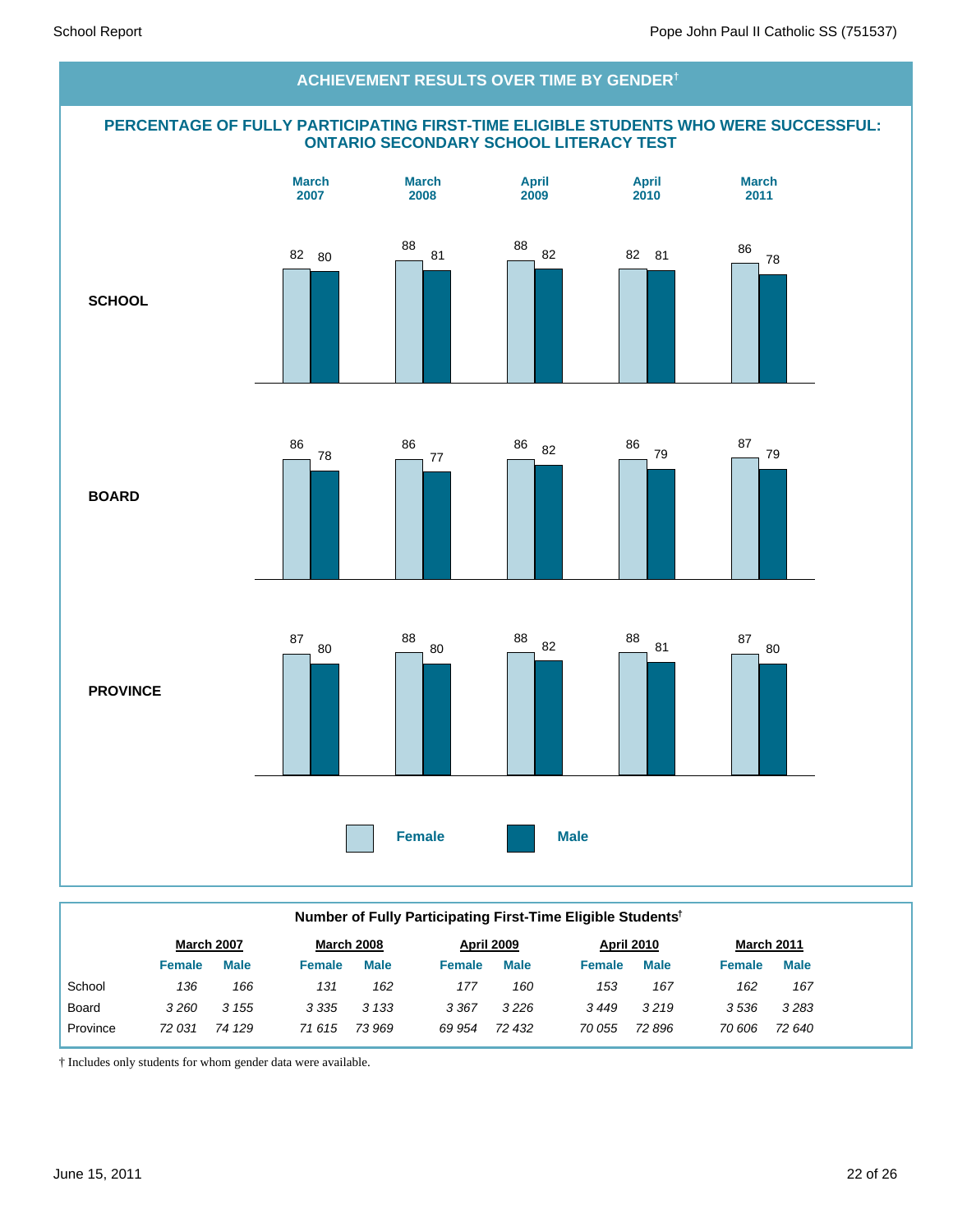| STUDENT QUESTIONNAIRE RESULTS FOR THIS SCHOOL (# = 325)                   |                                             |                                                                 |  |  |  |  |  |  |  |  |  |
|---------------------------------------------------------------------------|---------------------------------------------|-----------------------------------------------------------------|--|--|--|--|--|--|--|--|--|
| <b>Questionnaire Item</b>                                                 | Percentage of Students*<br>100<br>$\pmb{0}$ | <b>Number of</b><br><b>Students</b><br>Who<br>Answered<br>"Yes" |  |  |  |  |  |  |  |  |  |
| 1. Types of materials students read in English outside school most weeks: |                                             |                                                                 |  |  |  |  |  |  |  |  |  |
| non-fiction books, e.g., biographies                                      | 36<br>62                                    | 118                                                             |  |  |  |  |  |  |  |  |  |
| comics                                                                    | 54<br>44                                    | 143                                                             |  |  |  |  |  |  |  |  |  |
| Web sites, e-mail, chat messages                                          | 92<br>6                                     | 300                                                             |  |  |  |  |  |  |  |  |  |
| letters                                                                   | 58<br>41                                    | 132                                                             |  |  |  |  |  |  |  |  |  |
| magazines                                                                 | 36<br>62                                    | 202                                                             |  |  |  |  |  |  |  |  |  |
| manuals, instructions                                                     | 45<br>53                                    | 173                                                             |  |  |  |  |  |  |  |  |  |
| newspapers                                                                | 47<br>51                                    | 165                                                             |  |  |  |  |  |  |  |  |  |
| novels, fiction, short stories                                            | $72$<br>26                                  | 233                                                             |  |  |  |  |  |  |  |  |  |
| song lyrics, poems                                                        | 22<br>76                                    | 246                                                             |  |  |  |  |  |  |  |  |  |
| religious or spiritual writings                                           | 37<br>60                                    | 120                                                             |  |  |  |  |  |  |  |  |  |
| 2. Types of writing students do in English outside school most weeks:     |                                             |                                                                 |  |  |  |  |  |  |  |  |  |
| e-mail, chat messages                                                     | $94$ $4$                                    | 304                                                             |  |  |  |  |  |  |  |  |  |
| letter, journals, diaries                                                 | 32<br>65                                    | 105                                                             |  |  |  |  |  |  |  |  |  |
| notes, directions, instructions                                           | 54<br>43                                    | 176                                                             |  |  |  |  |  |  |  |  |  |
| song lyrics, poems                                                        | 47<br>50                                    | 152                                                             |  |  |  |  |  |  |  |  |  |
| stories, fiction                                                          | 34<br>63                                    | 112                                                             |  |  |  |  |  |  |  |  |  |
| work-related writing                                                      | 58<br>40                                    | 187                                                             |  |  |  |  |  |  |  |  |  |
| 3. Types of English language materials students have at home:             |                                             |                                                                 |  |  |  |  |  |  |  |  |  |
| dictionaries, encyclopedias (print or electronic)                         | $94$ $4$                                    | 306                                                             |  |  |  |  |  |  |  |  |  |
| books                                                                     | $\overline{\phantom{a}}$<br>92              | 300                                                             |  |  |  |  |  |  |  |  |  |
| newspapers                                                                | 84<br>14                                    | 273                                                             |  |  |  |  |  |  |  |  |  |
| magazines                                                                 | 75<br>22                                    | 244                                                             |  |  |  |  |  |  |  |  |  |
|                                                                           | <b>Yes</b><br>No                            |                                                                 |  |  |  |  |  |  |  |  |  |

\* Percentages may not add to 100, due to a lack of or ambiguous responses. Where there is no number in a bar, the percentage of responses is smaller than four.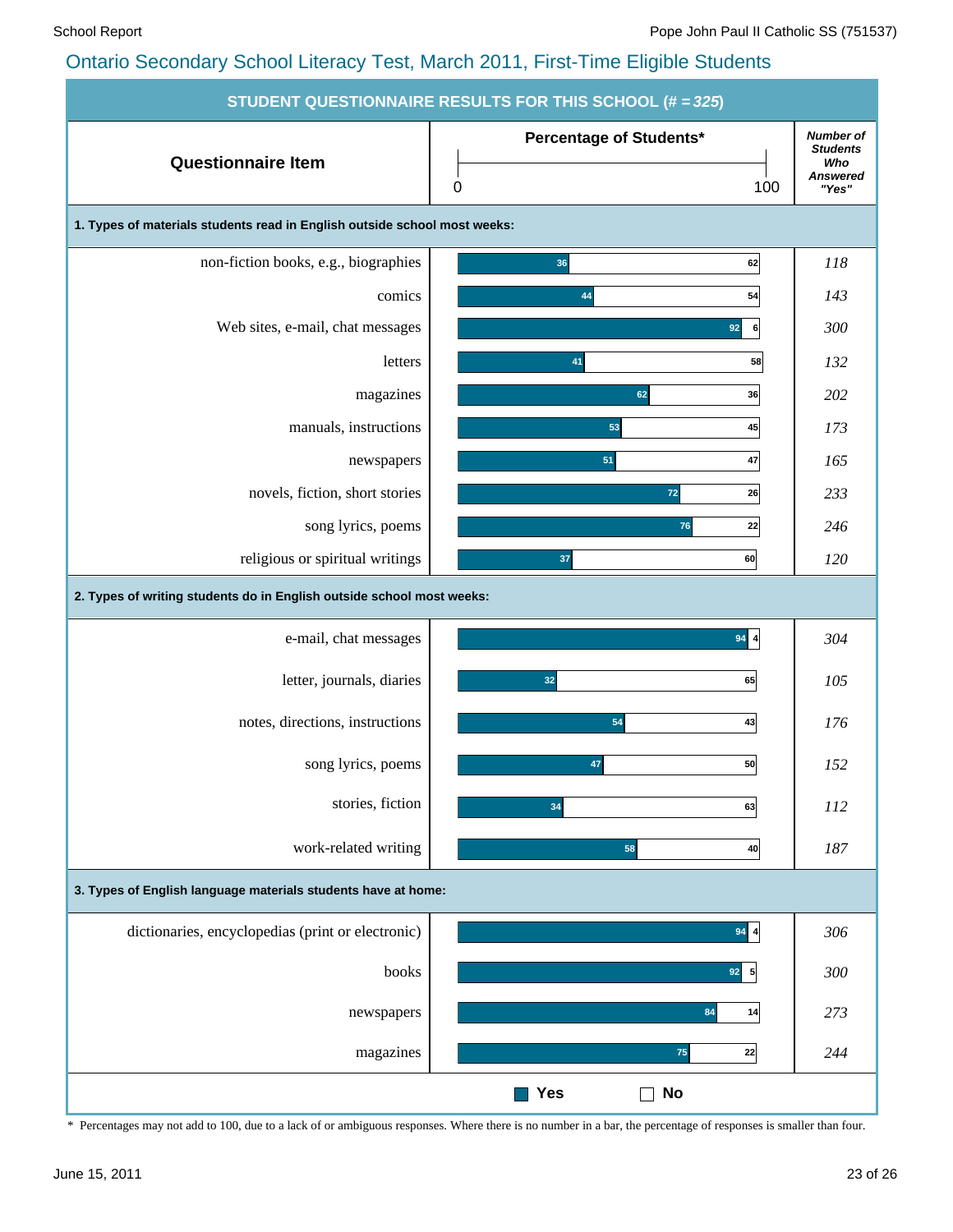| <b>STUDENT QUESTIONNAIRE RESULTS FOR THIS SCHOOL (# = 325)</b>                                               |                                            |                                     |  |  |  |  |  |  |  |  |
|--------------------------------------------------------------------------------------------------------------|--------------------------------------------|-------------------------------------|--|--|--|--|--|--|--|--|
| <b>Questionnaire Item</b>                                                                                    | <b>Percentage of Students*</b><br>0<br>100 | <b>Number of</b><br><b>Students</b> |  |  |  |  |  |  |  |  |
| 4. Number of hours a week students read materials written in English outside school, not including homework: |                                            |                                     |  |  |  |  |  |  |  |  |
| one hour or less                                                                                             | 32                                         | 104                                 |  |  |  |  |  |  |  |  |
| more than one hour but less than three hours                                                                 | 35                                         | 113                                 |  |  |  |  |  |  |  |  |
| more than three hours but less than five hours                                                               | 18                                         | 59                                  |  |  |  |  |  |  |  |  |
| five hours or more                                                                                           | 13                                         | 43                                  |  |  |  |  |  |  |  |  |
| 5. Number of hours a week students write in English outside school, not including homework:                  |                                            |                                     |  |  |  |  |  |  |  |  |
| one hour or less                                                                                             | 40                                         | 129                                 |  |  |  |  |  |  |  |  |
| more than one hour but less than three hours                                                                 | 31                                         | 101                                 |  |  |  |  |  |  |  |  |
| more than three hours but less than five hours                                                               | 14                                         | 47                                  |  |  |  |  |  |  |  |  |
| five hours or more                                                                                           | 13                                         | 41                                  |  |  |  |  |  |  |  |  |
| 6. How often students use a computer at home for homework:                                                   |                                            |                                     |  |  |  |  |  |  |  |  |
| don't have a computer at home                                                                                | $\vert$ 1                                  | 2                                   |  |  |  |  |  |  |  |  |
| never or hardly ever use a computer for homework                                                             | 8                                          | 26                                  |  |  |  |  |  |  |  |  |
| use a computer once or twice a month for homework                                                            | 19                                         | 62                                  |  |  |  |  |  |  |  |  |
| use a computer once or twice a week for homework                                                             | 38                                         | 125                                 |  |  |  |  |  |  |  |  |
| use a computer almost every day for homework                                                                 | 33                                         | 108                                 |  |  |  |  |  |  |  |  |
| 7. First language students learned at home was English:                                                      |                                            |                                     |  |  |  |  |  |  |  |  |
| yes                                                                                                          | 71                                         | 230                                 |  |  |  |  |  |  |  |  |
| no                                                                                                           | 29                                         | 94                                  |  |  |  |  |  |  |  |  |
| 8. Language(s) students speak at home:                                                                       |                                            |                                     |  |  |  |  |  |  |  |  |
| only or mostly English                                                                                       | 69                                         | 223                                 |  |  |  |  |  |  |  |  |
| another language (or other languages) as often as<br>English                                                 | 25                                         | 82                                  |  |  |  |  |  |  |  |  |
| only or mostly another language (or other languages)                                                         | 5                                          | 17                                  |  |  |  |  |  |  |  |  |

\* Percentages may not add to 100, due to a lack of or ambiguous responses.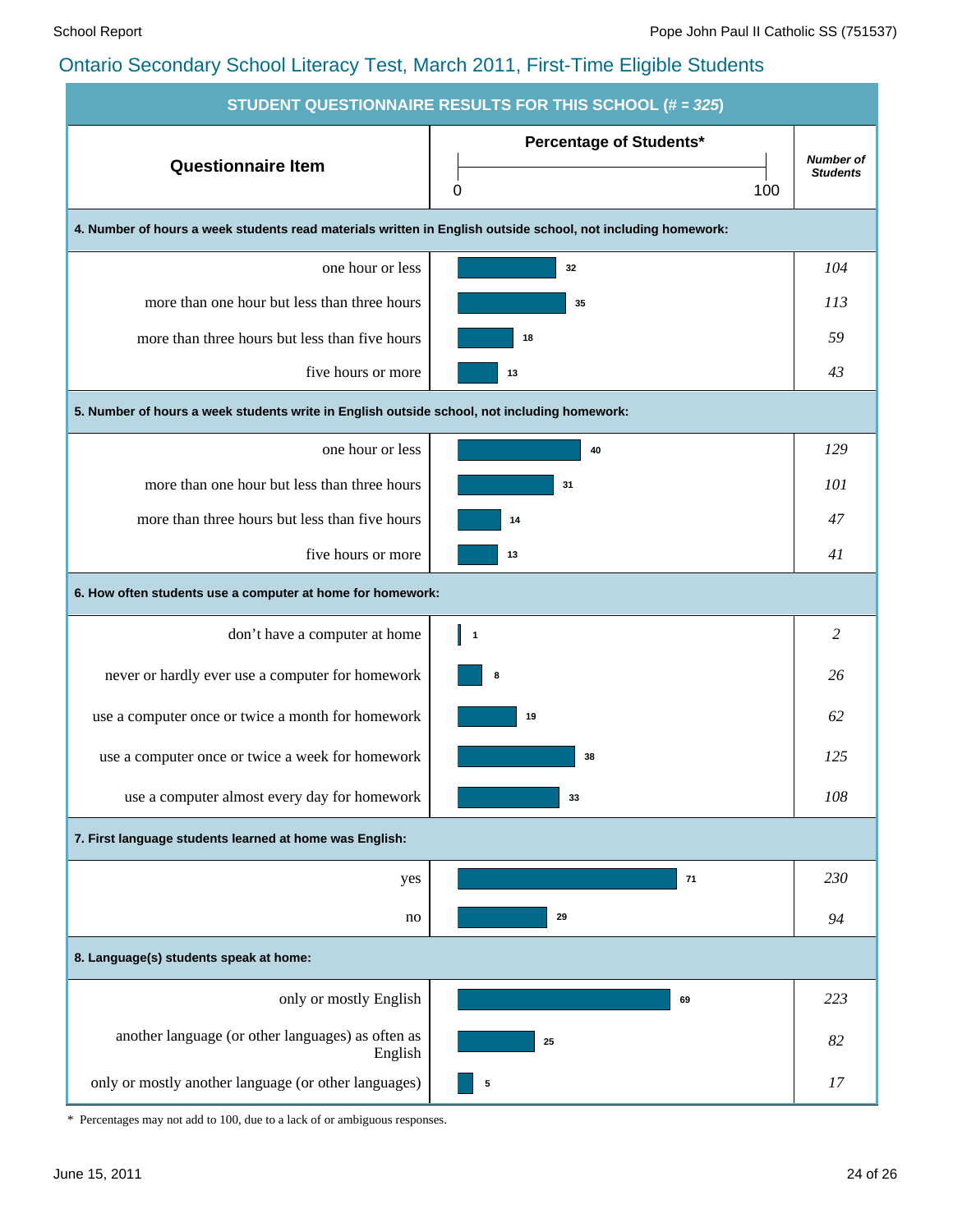|                                                                                                                                                 | <b>School</b> |                      |                                                                | <b>Board</b>     |                                    |                                                | <b>Province</b>    |                        |                                      |
|-------------------------------------------------------------------------------------------------------------------------------------------------|---------------|----------------------|----------------------------------------------------------------|------------------|------------------------------------|------------------------------------------------|--------------------|------------------------|--------------------------------------|
| <b>STUDENT QUESTIONNAIRE RESULTS</b><br>FOR SCHOOL, BOARD AND PROVINCE<br>(all students, female, male)                                          | AII (#= 325)  | Female*<br>160)<br>푳 | 165<br>$\overset{*}{\bullet}$<br>$\bar{\bar{\mathbf{z}}}$<br># | (6709)<br>里<br>₹ | 3483)<br>Female <sup>®</sup><br>y. | 226)<br>ిలా<br>$\overline{\overline{B}}$<br>₩. | 140 186)<br>里<br>₹ | 69390)<br>Female*<br>进 | 796<br>$(# = 70)$<br>ٶ<br><b>IeM</b> |
| Percentage of students indicating that they                                                                                                     |               |                      |                                                                |                  |                                    |                                                |                    |                        |                                      |
| have a computer at home.                                                                                                                        | 99%           | 99%                  | 99%                                                            | 98%              | 98%                                | 98%                                            | 98%                | 98%                    | 97%                                  |
| use the computer almost every day for homework.                                                                                                 | 33%           | 29%                  | 37%                                                            | 33%              | 35%                                | 30%                                            | 32%                | 34%                    | 30%                                  |
| Percentage of students indicating that they read the following types of materials in English outside school most weeks:                         |               |                      |                                                                |                  |                                    |                                                |                    |                        |                                      |
| non-fiction books, e.g., biographies                                                                                                            | 36%           | 32%                  | 41%                                                            | 39%              | 39%                                | 39%                                            | 36%                | 34%                    | 38%                                  |
| comics                                                                                                                                          | 44%           | 36%                  | 52%                                                            | 40%              | 33%                                | 47%                                            | 34%                | 27%                    | 41%                                  |
| Web sites, e-mail, chat messages                                                                                                                | 92%           | 92%                  | 92%                                                            | 93%              | 95%                                | 91%                                            | 92%                | 94%                    | 89%                                  |
| letters                                                                                                                                         | 41%           | 45%                  | 36%                                                            | 38%              | 42%                                | 33%                                            | 33%                | 37%                    | 29%                                  |
| magazines                                                                                                                                       | 62%           | 72%                  | 53%                                                            | 67%              | 78%                                | 55%                                            | 66%                | 77%                    | 55%                                  |
| manuals, instructions                                                                                                                           | 53%           | 49%                  | 57%                                                            | 47%              | 39%                                | 56%                                            | 40%                | 31%                    | 50%                                  |
| newspapers                                                                                                                                      | 51%           | 51%                  | 51%                                                            | 56%              | 55%                                | 56%                                            | 47%                | 45%                    | 49%                                  |
| novels, fiction, short stories                                                                                                                  | 72%           | 81%                  | 62%                                                            | 71%              | 84%                                | 58%                                            | 69%                | 82%                    | 57%                                  |
| song lyrics, poems                                                                                                                              | 76%           | 84%                  | 68%                                                            | 76%              | 85%                                | 66%                                            | 68%                | 80%                    | 56%                                  |
| religious or spiritual writings                                                                                                                 | 37%           | 42%                  | 32%                                                            | 30%              | 32%                                | 28%                                            | 22%                | 23%                    | 21%                                  |
| Percentage of students indicating that they read materials written in English outside school, not including homework, for                       |               |                      |                                                                |                  |                                    |                                                |                    |                        |                                      |
| more than three hours a week.                                                                                                                   | 31%           | 33%                  | 30%                                                            | 34%              | 40%                                | 28%                                            | 36%                | 42%                    | 30%                                  |
| Percentage of students indicating that they have the following English language materials at home:                                              |               |                      |                                                                |                  |                                    |                                                |                    |                        |                                      |
| dictionaries, encyclopedias (print or electronic)                                                                                               | 94%           | 93%                  | 95%                                                            | 92%              | 94%                                | 91%                                            | 89%                | 91%                    | 87%                                  |
| books                                                                                                                                           | 92%           | 95%                  | 90%                                                            | 93%              | 96%                                | 91%                                            | 94%                | 96%                    | 91%                                  |
| newspapers                                                                                                                                      | 84%           | 84%                  | 84%                                                            | 77%              | 78%                                | 76%                                            | 83%                | 83%                    | 82%                                  |
| magazines                                                                                                                                       | 75%           | 74%                  | 76%                                                            | 81%              | 84%                                | 77%                                            | 83%                | 87%                    | 79%                                  |
| Percentage of students indicating that they do the following types of writing in English outside school most weeks:                             |               |                      |                                                                |                  |                                    |                                                |                    |                        |                                      |
| e-mail, chat messages                                                                                                                           | 94%           | 94%                  | $93\%$                                                         | 95%              | 96%                                | 95%                                            | 94%                | 96%                    | 92%                                  |
| letters, journals, diaries                                                                                                                      | 32%           | 49%                  | 16%                                                            | 33%              | 47%                                | 18%                                            | 28%                | 43%                    | 14%                                  |
| notes, directions, instructions                                                                                                                 | 54%           | 56%                  | 52%                                                            | 52%              | 55%                                | 48%                                            | 46%                | 50%                    | 43%                                  |
| song lyrics, poems                                                                                                                              | 47%           | 52%                  | 41%                                                            | 47%              | 53%                                | 42%                                            | 40%                | 47%                    | 33%                                  |
| stories, fiction                                                                                                                                | 34%           | 38%                  | 31%                                                            | 34%              | 40%                                | 28%                                            | 31%                | 36%                    | 25%                                  |
| work-related writing                                                                                                                            | 58%           | 56%                  | 59%                                                            | 58%              | 60%                                | 57%                                            | 50%                | 51%                    | 50%                                  |
| Percentage of students indicating that they write in English outside school, not including homework, for                                        |               |                      |                                                                |                  |                                    |                                                |                    |                        |                                      |
| more than three hours a week.                                                                                                                   | 27%           | 31%                  | 23%                                                            | 27%              | 29%                                | 25%                                            | 26%                | 29%                    | 22%                                  |
| Percentage of students indicating that the first language they learned at home was                                                              |               |                      |                                                                |                  |                                    |                                                |                    |                        |                                      |
| other than English.                                                                                                                             | 29%           | 29%                  | 29%                                                            | 35%              | 37%                                | 32%                                            | 22%                | 23%                    | 22%                                  |
| Percentage of students indicating that they speak the following language(s) at home:**                                                          |               |                      |                                                                |                  |                                    |                                                |                    |                        |                                      |
| only or mostly English                                                                                                                          | 69%           | 67%                  | 70%                                                            | 60%              | 56%                                | 63%                                            | 75%                | 75%                    | 75%                                  |
| another language (or other languages) as often as English                                                                                       | 25%           | 31%                  | 19%                                                            | 29%              | 32%                                | 26%                                            | 18%                | 18%                    | 17%                                  |
| only or mostly another language (or other languages)                                                                                            | $5\%$         | 2%                   | $8\%$                                                          | 11%              | 11%                                | 11%                                            | 7%                 | 6%                     | 7%                                   |
| Includes only students for whom gender data were available.<br>∗<br>** Percentages may not add to 100, due to a lack of or ambiguous responses. |               |                      |                                                                |                  |                                    |                                                |                    |                        |                                      |